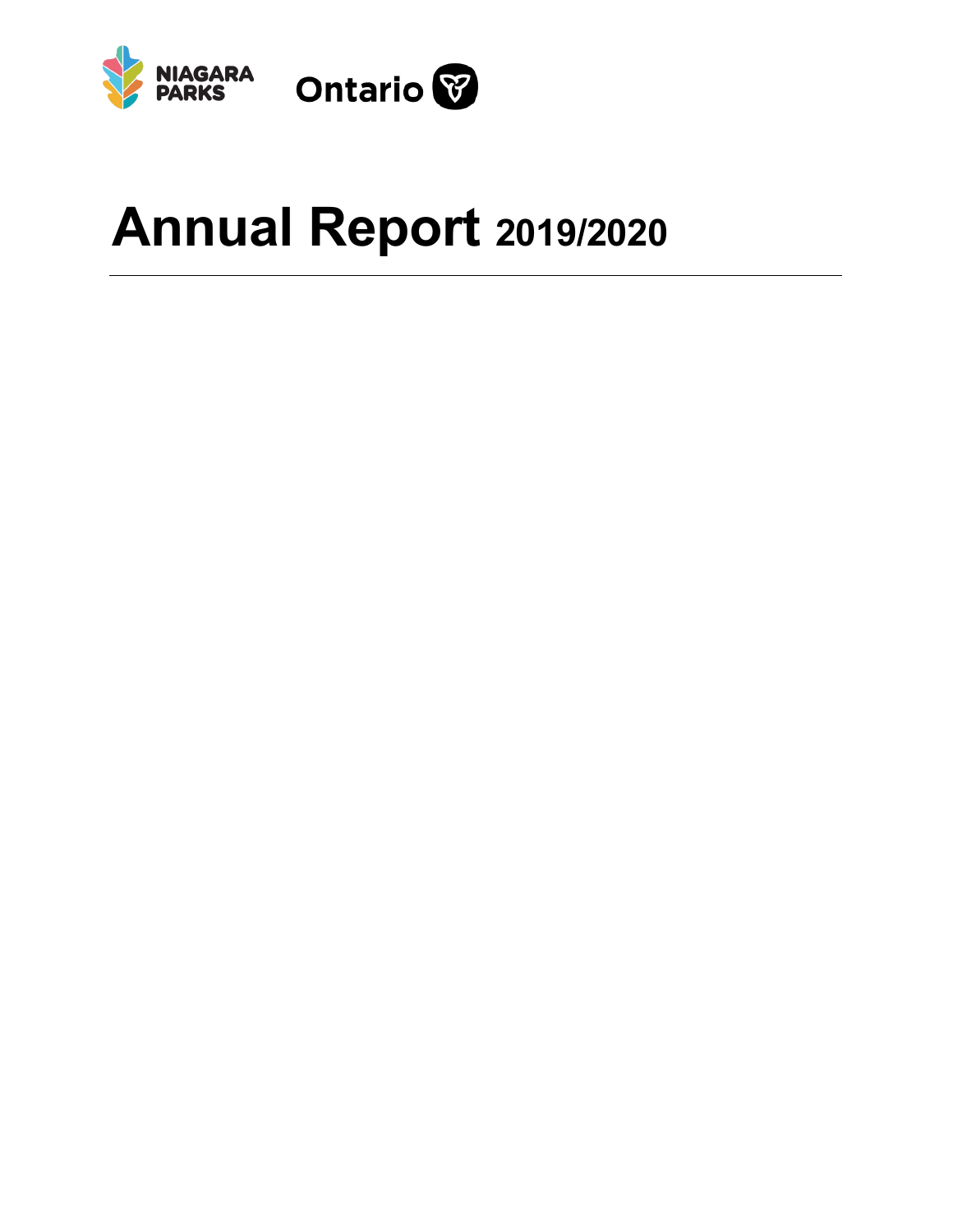# Table of Contents

| The Niagara Parks Commission - Our Role & Mandate         | 3  |
|-----------------------------------------------------------|----|
| The Commissioners                                         | 4  |
| A Message from the Chair                                  | 5  |
| 10-year Strategic Plan                                    | 9  |
| 2019/2020 Year in Review                                  | 10 |
| Economic Performance - General Overview                   | 17 |
| Economic Performance - Outcome-Based Performance Measures | 20 |
| Economic Performance - Risk Analysis                      | 24 |
| <b>Business Climate</b>                                   | 27 |
| Niagara Parks Attendance                                  | 28 |
| <b>Commissioner Remuneration</b>                          | 30 |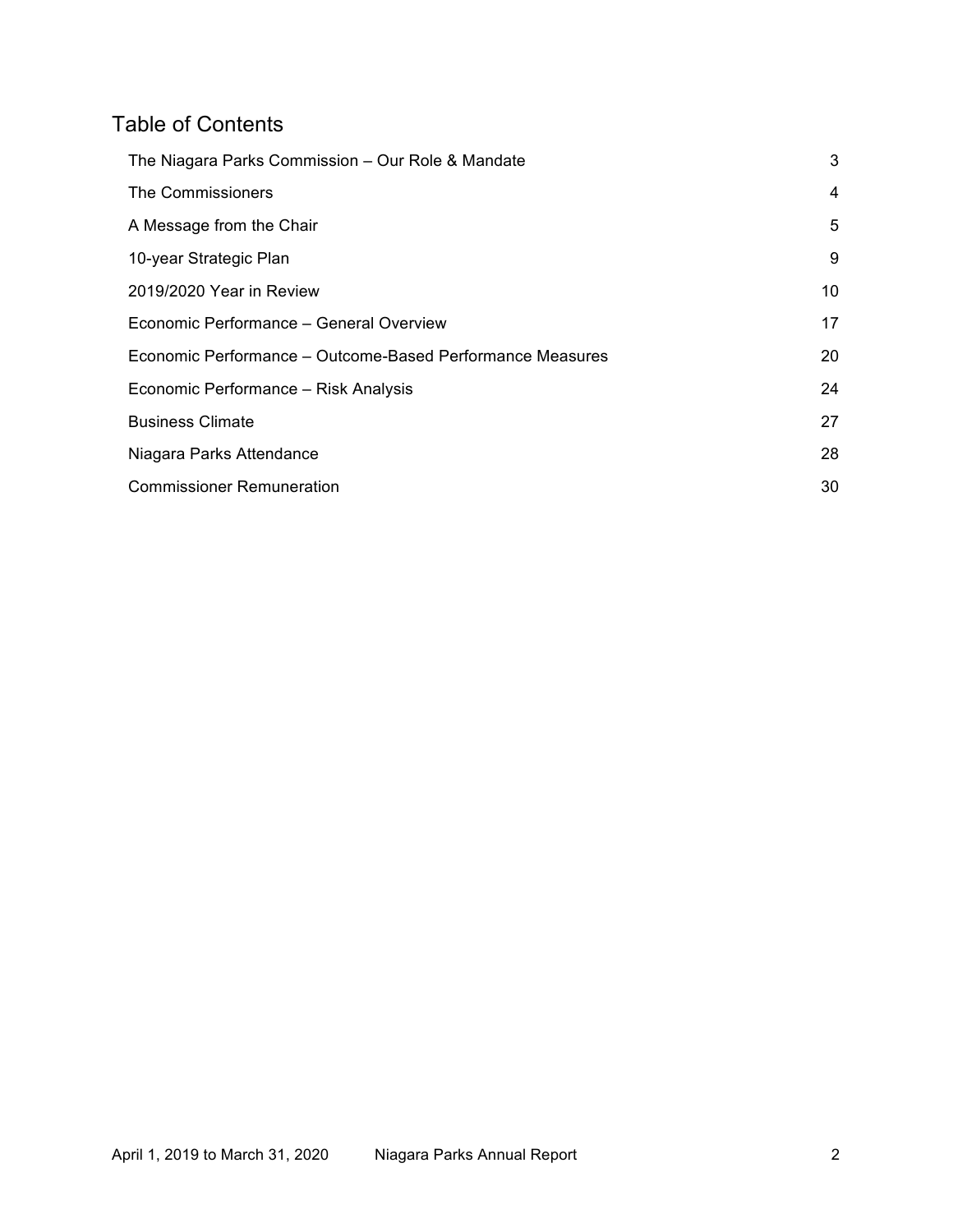# **Our Role & Mandate The Niagara Parks Commission**

 Niagara is a region steeped in history and blessed by geography. As steward of one of the world's greatest natural wonders, The Niagara Parks Commission plays a key role in maintaining, protecting and showcasing the grandeur of the Falls, as well as the whole entire Niagara River corridor, while contributing to the economic growth and success of the Niagara region and Ontario.

 As a self-funded agency of the provincial government, Niagara Parks is responsible for the maintenance of 1,325 hectares of parkland, stretching some 56 kilometres along the Niagara River corridor from Lake Erie to Lake Ontario.

 Our mandate remains the same as it was when the Commission was first established in 1885: to preserve and promote the natural beauty and cultural heritage along the Niagara River corridor for the enjoyment of visitors while maintaining financial self-sufficiency.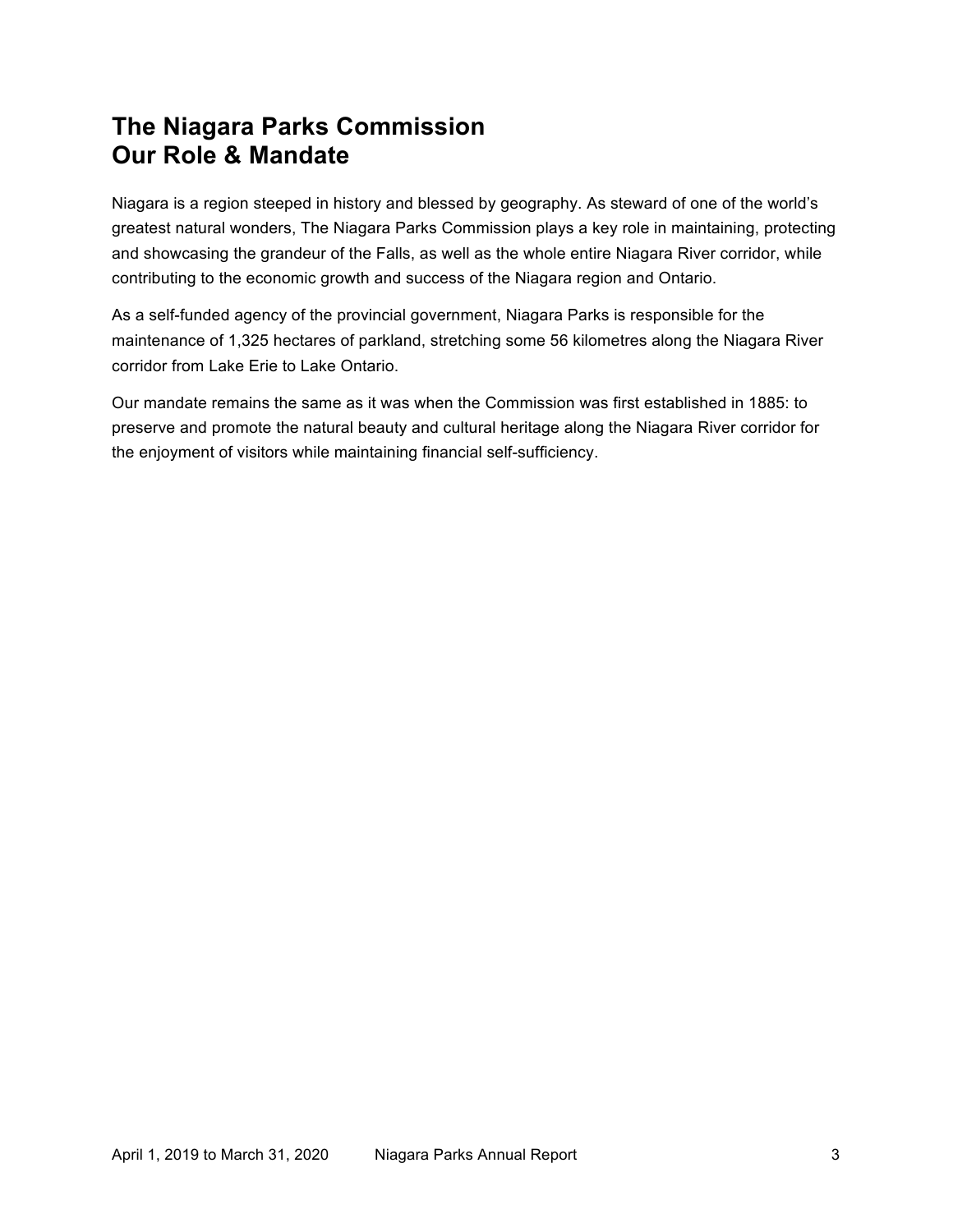# **The Commissioners**

| <b>Sandie Bellows, Chair</b>        | Appointed Commissioner October 17, 2018<br>Appointed Chair January 17, 2019<br>Term expires September 16, 2021 |
|-------------------------------------|----------------------------------------------------------------------------------------------------------------|
| <b>April Jeffs, Vice-Chair</b>      | Appointed Chair January 31, 2019<br>Term expires January 30, 2022                                              |
| <b>Eldon Bennett, Commissioner</b>  | Appointed May 10, 2017<br>Term expired May 9, 2020                                                             |
| Sylvie Chartrand-Rafi, Commissioner | Appointed March 21, 2018<br>Term expires March 20, 2021                                                        |
| <b>Graham Coveney, Commissioner</b> | Appointed February 28, 2019<br>Term expires February 27, 2022                                                  |
| Natasha DiCienzo, Commissioner      | Appointed May 2, 2019<br>Term expires May 1, 2022                                                              |
| Jim Diodati, Commissioner           | (Regional Municipality of Niagara nominee)<br>Appointed February 25, 2015<br>Term expires November 30, 2020    |
| <b>Betty Disero, Commissioner</b>   | (Town of Niagara-on-the-Lake nominee)<br>Appointed February 21, 2019<br>Term expires November 30, 2020         |
| Lois Anne Giles, Commissioner       | Appointed June 20, 2012<br>Term expires August 15, 2022                                                        |
| <b>Vincent Kerrio, Commissioner</b> | (City of Niagara Falls nominee)<br>Appointed April 18, 2007<br>Term expires November 30, 2020                  |
| Ian Nielsen-Jones, Commissioner     | Appointed June 20, 2012<br>Term expired November 1, 2019                                                       |
| Wayne Redekop, Commissioner         | (Town of Fort Erie nominee)<br>Appointed February 25, 2015<br>Term expires November 30, 2020                   |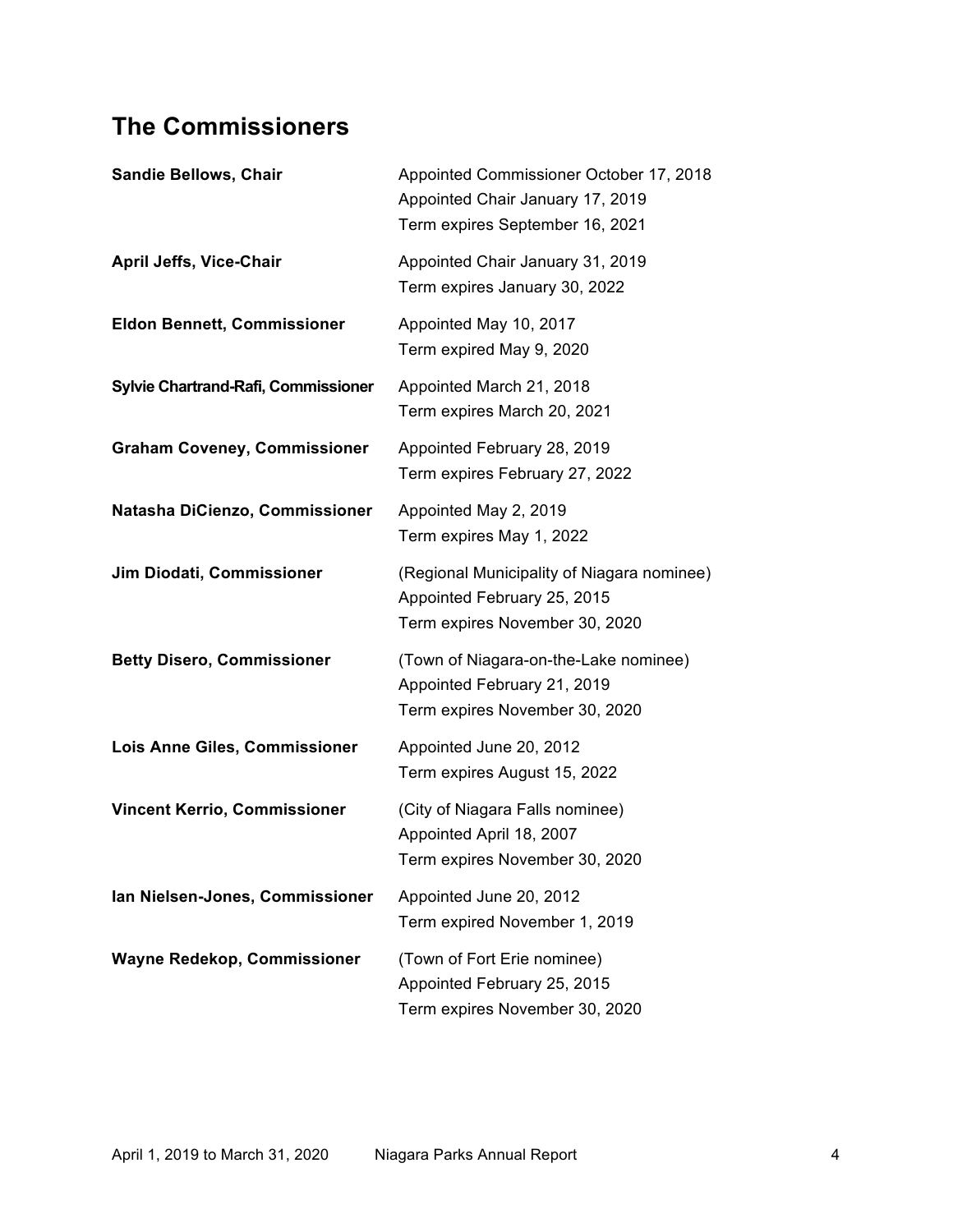# **A Message from the Chair**

 As the Chair of The Niagara Parks Commission, it is my pleasure to present the 2019/2020 Annual Report on behalf of the dedicated staff and board members who serve this organization.

 From its beginnings in 1885 to today, Niagara Parks' mandate has remained unchanged – to protect and preserve the lands along the Niagara River corridor from Lake Erie to Lake Ontario. As the environmental and cultural stewards of this land, it is our responsibility to protect its natural features and share the fascinating stories of our rich heritage, culture and lifestyle, all while contributing to the economic growth and success of both the Niagara region and the province.

 Niagara Parks experienced incredible growth and success over the 2019/20 fiscal year as we reached a new record high of \$127 million for our revenue generating operations. We saw an increase in attendance at nearly all of our attractions and historic sites, a strong year for our culinary and retail operations and an excellent season for our golf courses.

 We also saw record numbers of guests taking advantage of transportation services, including the WEGO Green Line bus system that travels along the Niagara Parkway and the Falls Incline Railway experiences and offerings available all along the entire 56-kilometre Niagara River corridor and connects to Niagara Parks' Strategic Plan, brand story and wayfinding strategy, which all place focus on deepening our guests' understanding and recognition of the full Niagara Parks experience. that connects Niagara Parks to the Fallsview tourism district. This reflects the diversity of

 The year 2019 marked the second full year of our Strategic Plan and brand story. The Plan reaffirms Niagara Parks' historic mandate while setting out a vision to become an innovative example of sustainability; a welcoming, accessible and inspiring place offering world-class experiences; a source of national pride and identity; and one of the most spectacular parks in the world.

 The vision to become one of the most spectacular parks in the world acts as a lens through which our decisions are made across the organization.

 The programming, investments, events and projects undertaken throughout 2019/20 reflect the vision, goals and themes set out in Niagara Parks' Strategic Plan and were guided and informed by Niagara Parks' brand.

 Building on the creation of an official environmental stewardship strategy in 2018, Niagara Parks pursued a number of important environmental projects and initiatives throughout 2019/20. Niagara Parks has established a park-wide Urban Forestry Management Strategy that guides tree selection, locations for mass planting and management of existing vegetation, including removals to preserve key viewing areas. The strategy also includes specific targets, such as increasing the urban forest tree canopy to 35 per cent by 2028 and increasing the native plant coverage along the Niagara River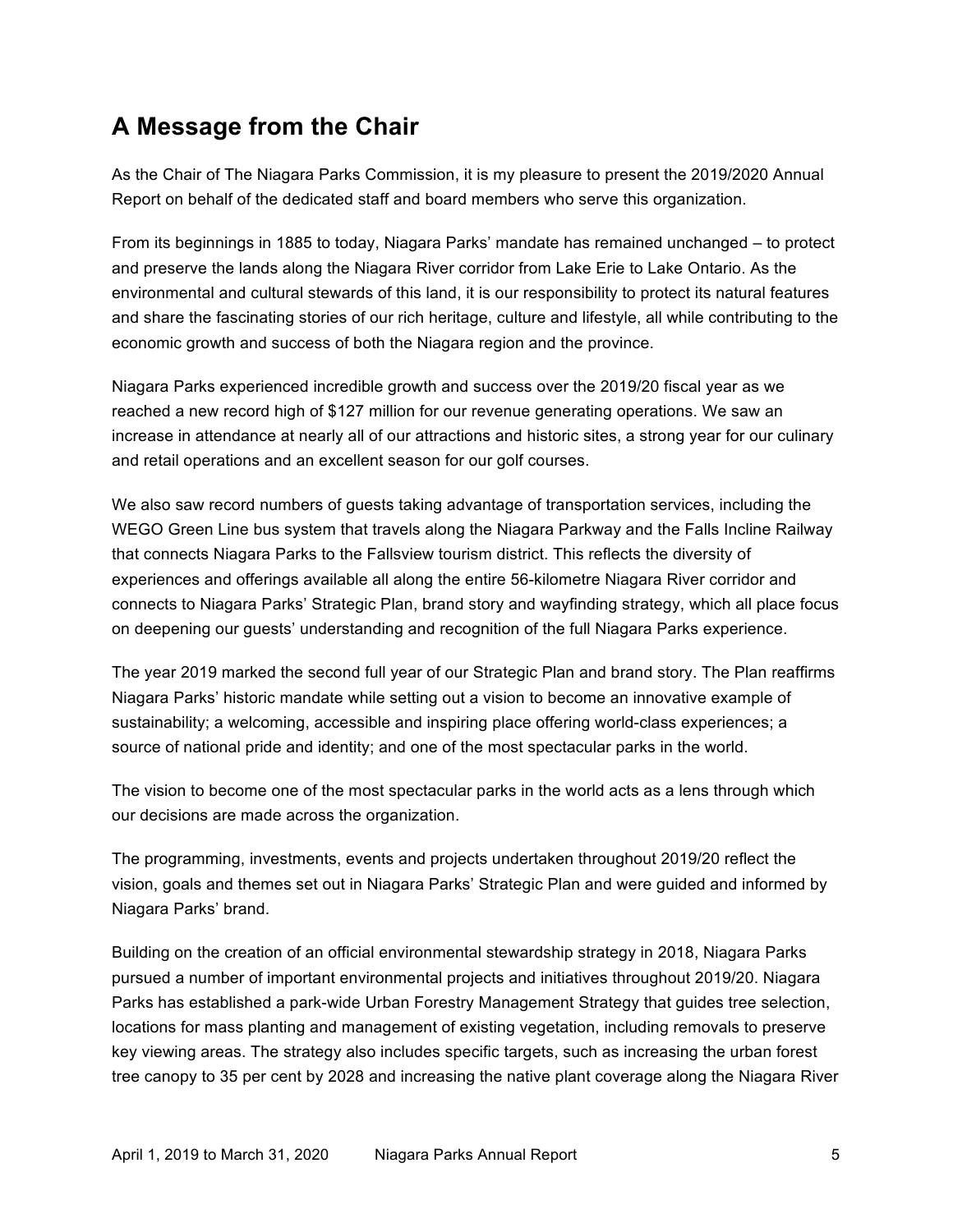shoreline to 75 per cent by 2028, improving the quality and quantity of native shoreline vegetation through proactive management.

 This work has been enhanced by a partnership with Brock University and its Environmental Sustainability Research Centre, which was established through an official Memorandum of Understanding (MOU) in 2018. In its first two years, the partnership has already fostered incredible results for both organizations. The collective work has allowed Niagara Parks to access Brock researchers to further improve its sustainability and environmental stewardship goals, while giving Brock faculty and students an iconic landscape to actively engage in sustainability science.

 Assets and Tourism Initiative, which also brings on board the Ontario Trails Council. The new extension will help Niagara Parks in our trails master planning process, as well as provide increased educational opportunities and initiatives for Brock students and faculty members. In fact, in March 2020, Niagara Parks expanded its 2018 MOU with Brock to now include the Trails

 heritage programming. In June 2019, Niagara Parks celebrated Indigenous Month by hosting the opening ceremonies at our Landscape of Nations Memorial in Queenston Heights Park. The opening ceremony kicked off a month of special programming and events to celebrate Indigenous experiences in Niagara, including an interactive educational day for local schools and a special literary event and live concert featuring celebrated Indigenous author and musician, Tanya Tagaq. In addition to our environmental strategies, Niagara Parks is also responsible for rich cultural and

 The musical performance by Tanya Tagaq helped launch another summer of live music in Niagara Parks. Concerts on Fridays, Sundays and holiday Mondays in Queen Victoria Park featured local musicians while Saturday nights featured musicians previously recognized by the prestigious Polaris Music Prize. Niagara Parks once again teamed up with the cultural organization to present The Niagara Stage music series, which brought a number of fantastic and diverse Canadian artists to Niagara Parks.

 The concerts were complemented by nightly fireworks as part of the annual Falls Fireworks Series with support from the Tourism Partnership of Niagara. The fireworks program in Niagara Falls is one of Canada's longest-running fireworks series and excellent example of Niagara Parks' role as a catalyst for tourism and economic growth in the Niagara region.

 The Falls Fireworks program is also a great example of the importance of partnerships and collaboration. One particular highlight in this regard throughout the 2019/20 fiscal year was Niagara Parks' partnership with sister agency Ontario Heritage Trust (OHT) to host a Doors Open Ontario event at our extraordinary Canadian Niagara Power Generating Station. Niagara Parks was approached by OHT with the idea of opening up this historic landmark that has sat empty and unused since it was decommissioned in 2009, for a one-day Doors Open event.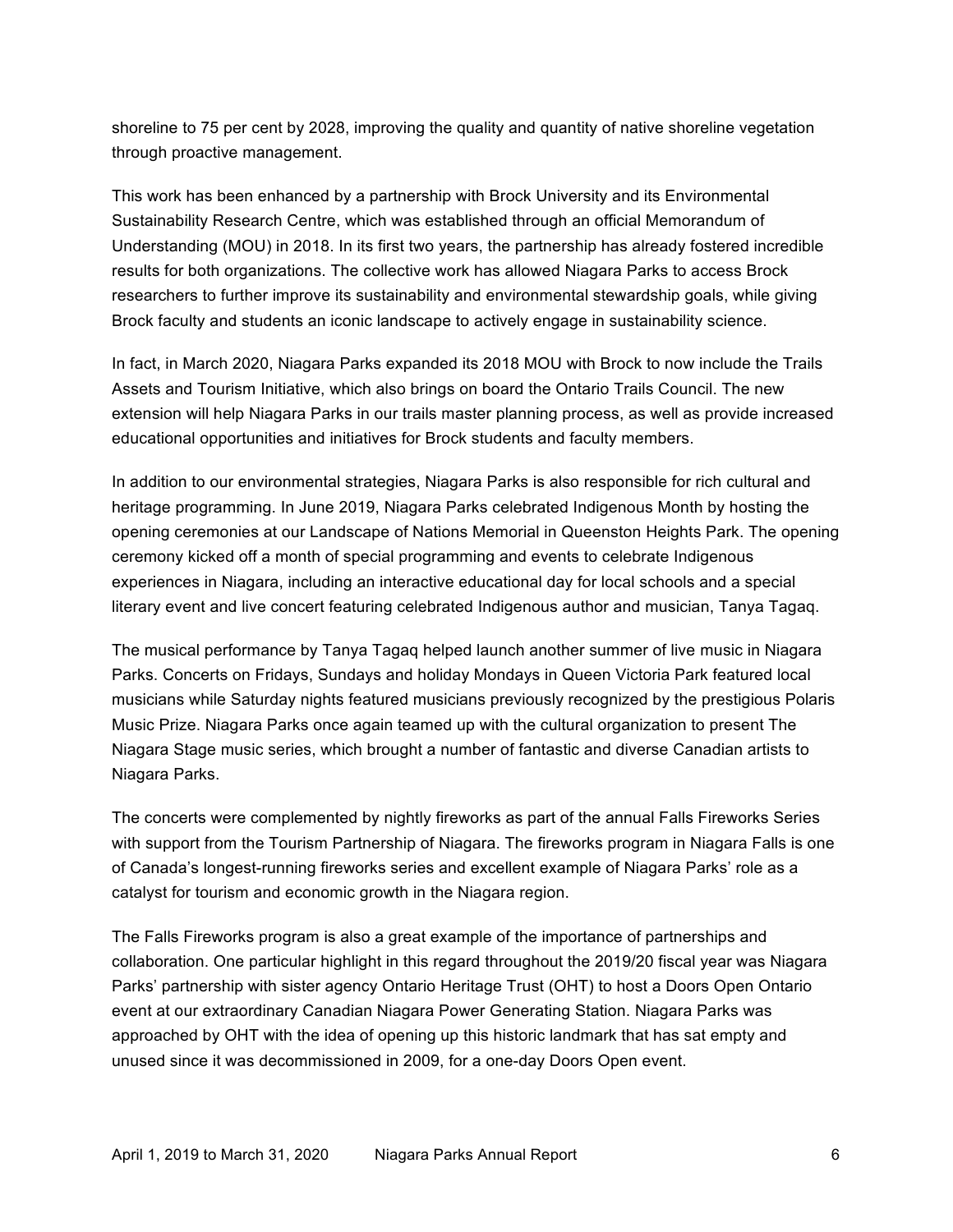The event quickly grew to two days to accommodate the overwhelming interest and demand from the public and, working with OHT, Niagara Parks ushered over 3,000 people through the massive bronze doors of the historic power plant in October 2019. The event was a phenomenal opportunity definitely incredible interest, not only from the Niagara community, but around the world, in learning more about the story of power generation and its roots in Niagara Falls, and the chance to explore one of the historic power plants at the Falls that have intrigued our guests for generations. to gauge public interest in the site and gain valuable feedback. We learned that there is most

 In the fall of 2019, Niagara Parks began the initial planning stages of the adaptive reuse of Canadian Niagara Power that will fully restore the building and open it up for an entirely new guest experience project, not only for Niagara Parks and the tourism industry in Niagara, but also for provincial and national tourism. We envision Canadian Niagara Power as a catalyst for bringing back growth and demand for tourism, especially as we look to the recovery of our industry following impacts from the that is unlike anything currently offered in the destination of Niagara Falls. This is a monumental COVID-19 pandemic.

 Niagara Parks also sees its Table Rock Redevelopment project as another example of boosting focused on enhancing the guest experience at Table Rock Centre, which acts as the starting point Table Rock Shop, to the full renovation of key amenities such as the main floor guest washrooms, Niagara Parks has been proud to reinvest in its most iconic location at the brink of the Horseshoe tourism and elevating the destination for visitors. At its roots, this redevelopment project has been for millions of travelers each year. From the design of the new Table Rock House Restaurant and Falls.

 With Phase I completed in May 2019, Niagara Parks began work on Phase II of the redevelopment project in the fall of 2019, which includes the quick service food area and west concourse area of the main floor. The new Table Rock Centre will provide a seamless and cohesive experience throughout the entire building, balancing bright and airy spaces with historic elements that help to tell the story of the original 1925 construction.

 As illustrated by the Table Rock Redevelopment project and the adaptive reuse of Canadian Niagara Power, in addition to the countless other projects, initiatives and events undertaken throughout 2019/20, Niagara Parks remains focused on enhancing the experience of our guests.

 This will be especially critical as the tourism industry looks toward recovery following the COVID-19 global pandemic. Following the advice of Ontario's Chief Medical Officer of Health, Niagara Parks made the decision to close our public-facing facilities on March 14, 2020. Though the full impacts of unknown, Niagara Parks is confident that recent investments in key guest experiences, as well as the pandemic on the tourism industry in Niagara and across the entire province and country remain future projects such as the adaptive reuse of Canadian Niagara Power, will prove to further boost tourism and visitation to the Niagara region.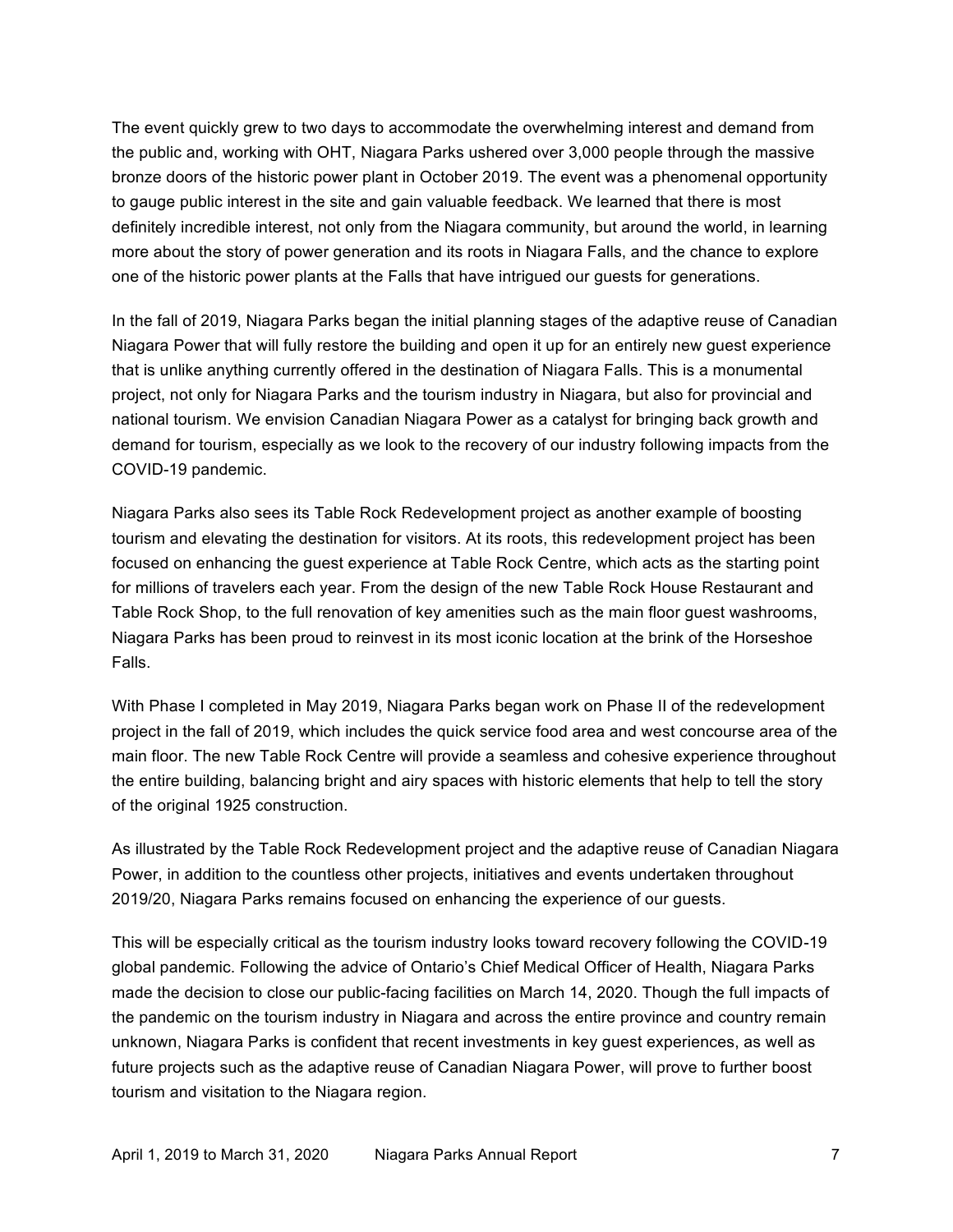As we look toward changes that will be made across our operations, from reduced capacities at our attractions to increased health and safety measures for our staff, Niagara Parks will continue to work closely with our destination partners, our Ministry and sister agencies, as well as our provincial and national tourism partners. Despite these changes, Niagara Parks remains committed to fulfilling our mandate of protecting and preserving the natural and cultural heritage along the Niagara River corridor and focused on our vision statement of becoming one of the most spectacular parks in the world. world. April 1, 2019 to March 31, 2020 Niagara Parks Annual Report 8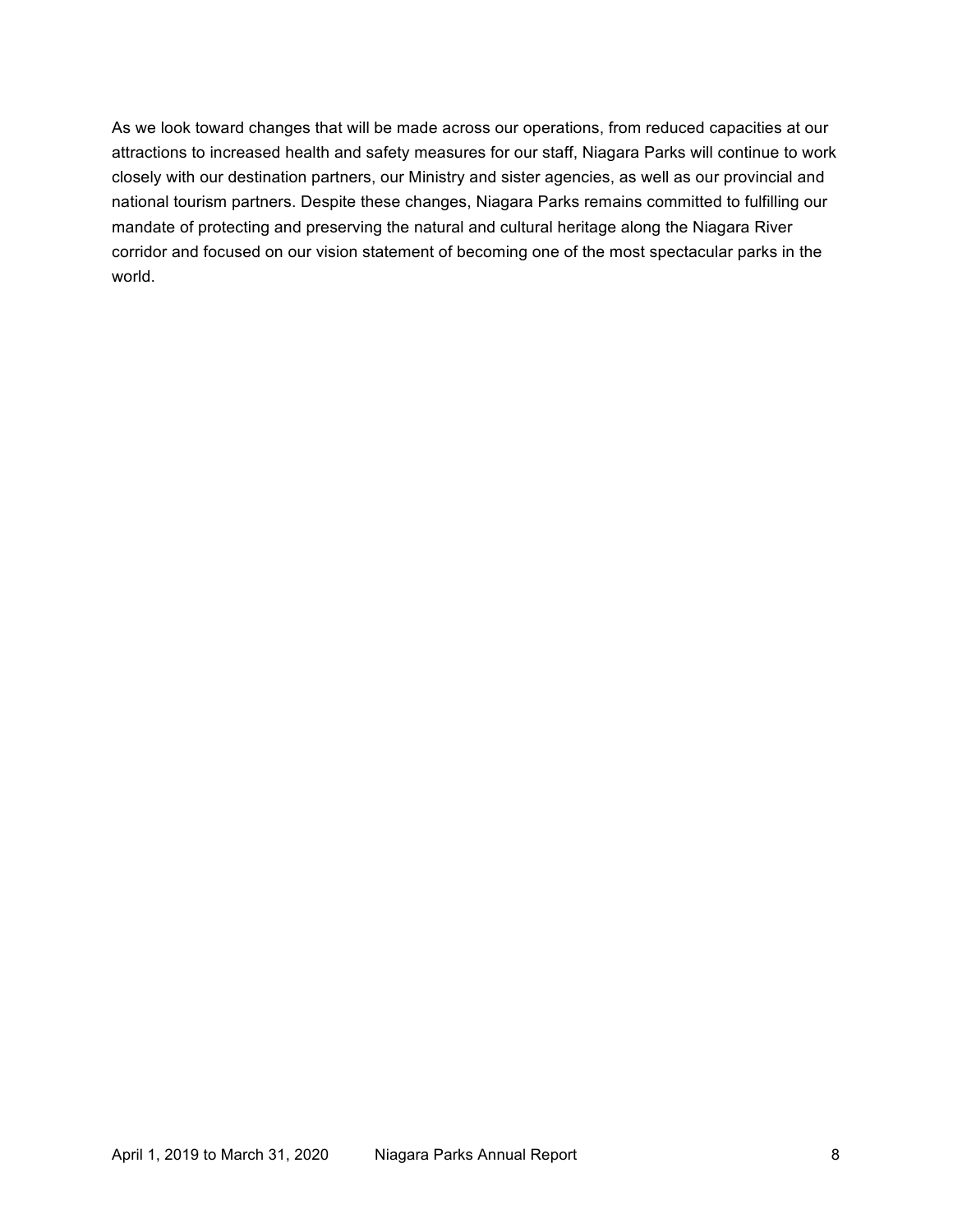# **10-year Strategic Plan**

 **Vision:** During the course of the 2017/2018 fiscal year, Niagara Parks implemented a 10-Year Strategic Plan, designed to act as a blueprint to ensure the organization's long-term success, as well as enhance its competitive and reputational positioning. The 2019/20 fiscal year is the second full year under the guidance of this plan, as Niagara Parks strives to become:

- • an innovative example of sustainability as the environmental and cultural stewards of the Niagara River corridor;
- a welcoming, accessible and inspiring place offering world-class experiences;
- a source of national pride and identity; as well as,
- one of the most spectacular parks in the world.

 **Themes:** In order to fully embody the vision and direction of Niagara Parks, the 10-Year Strategic Plan presents four themes to direct Niagara Parks' efforts, which were represented by the programming, events, announcements, initiatives and milestones that took place across the entire 56-kilometre Niagara River corridor over the course of the 2019/20 year.

These themes include:

- Preserving and showcasing our rich heritage, culture and lifestyle;
- Leveraging and activating our natural wonders and iconic experiences;
- • Supporting a dynamic business environment with a focus on attracting investment, connection to local communities, job creation and economic well-being; and,
- Taking experiences, services and hospitality to the next level.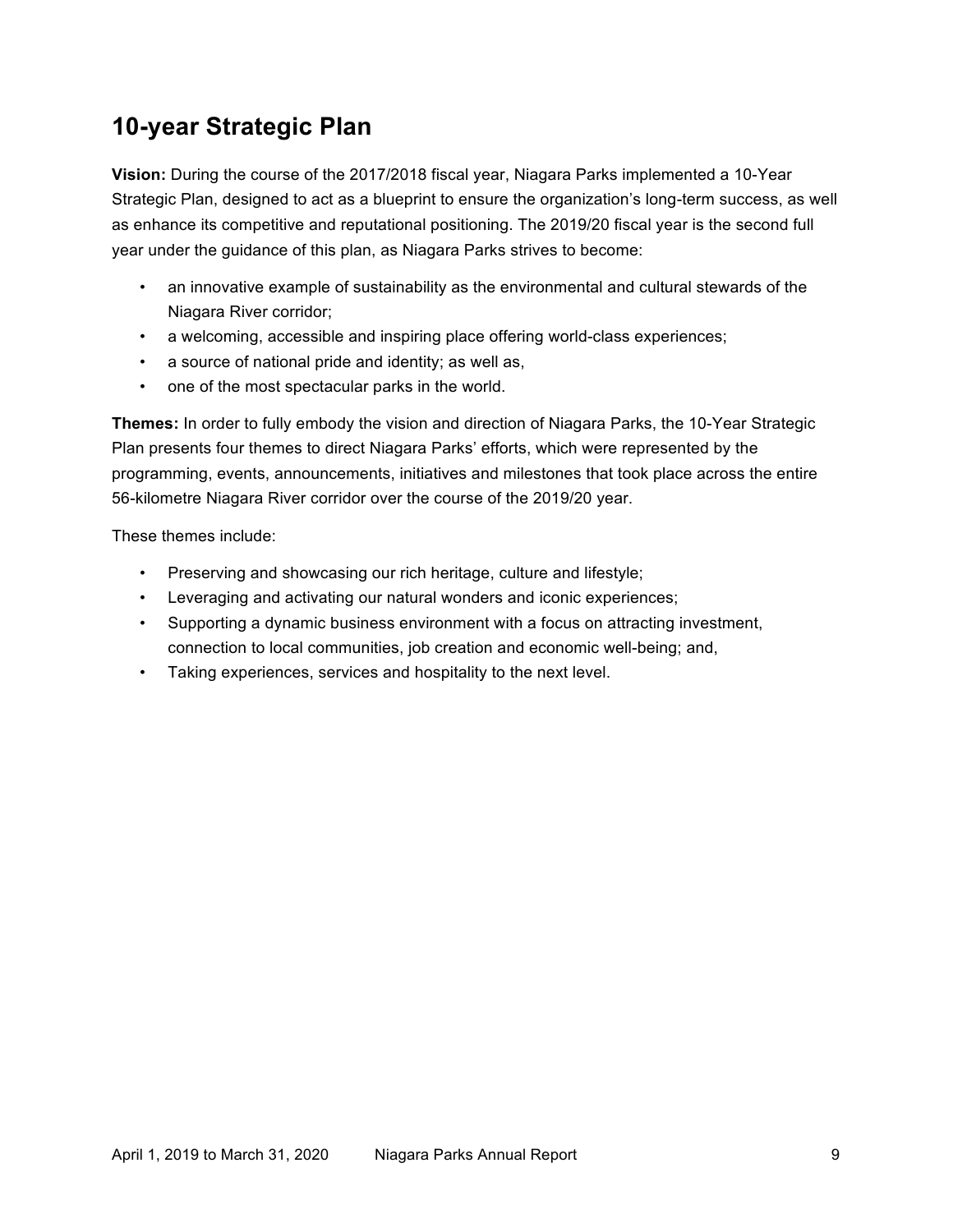# **2019/2020 Year in Review**

# **Preserving and showcasing our rich heritage, culture and lifestyle**

# **April 2019 - Prescribed Burns Program**

 For over a decade, Niagara Parks has successfully carried out numerous prescribed burns on its lands in order to encourage the regeneration of native prairie grasses and plants. To mimic the natural process of fire, prescribed burning has been developed as a tool to use fire in a controlled and safe manner to manage natural areas. Fire helps control the spread of invasive species, encourages the germination of dormant native seeds within the soil and returns nutrients back into burn season takes place throughout April and May each year. the soil. Due to the unique weather conditions required to complete a prescribed burn, generally the

# **May 2019 - Archaeology Field Work at Old Fort Erie**

 Led by Dr. John Triggs, Ph.D., Associate Professor and Chair of the Department of Archaeology and Classical Studies at Wilfred Laurier University (WLU), the partnership with Niagara Parks to allow archaeological digs at Old Fort Erie was established in 2012. The project, which is a for-credit field school for WLU archaeology students, is designed to provide participants with the skills and knowledge employed in modern archaeological research investigations. Archaeological investigations in 2012 and 2013 revealed significant evidence of a conflict, and shed light on the life of the soldiers, officers and First Nations people who were involved. In 2015 and 2017, surprising new discoveries of the first Fort Erie, constructed in 1764, required a shift in focus. Ongoing work now seeks to understand life in a frontier setting at the oldest British military fort in the province.

# **June 2019 - Indigenous Month at Niagara Parks**

 In recognition of June as National Indigenous Month, Niagara Parks joined a number of local organizations in hosting special events, ceremonies and programming throughout the entire month, beginning with opening ceremonies at the Landscape of Nations Memorial at Queenston Heights Park. On June 14, Niagara Parks hosted a day of interactive educational experiences with local schools to help students learn about traditional Indigenous foods and participate in storytelling, crafts, drumming and dancing workshops. Programming wrapped up with a literary speaker event with celebrated Inuk throat singer and published author Tanya Tagaq, followed by an electric performance the following night on The Niagara Stage. On June 29, Rumble the Concert took the stage at Queen Victoria Park for an exciting evening of songs that told the story of Indigenous influences in shaping roots, blues, jazz, folk and rock music genres.

# **August 2019 - Lieutenant Governor of Ontario Visits Niagara Parks**

 Niagara Parks was pleased to host Her Honour Elizabeth Dowdeswell, Lieutenant Governor of Ontario, in August for a roundtable discussion followed by a visit to Table Rock Centre and a trip to the Illumination Tower to change the lights that illuminate the Falls each evening. Her Honour was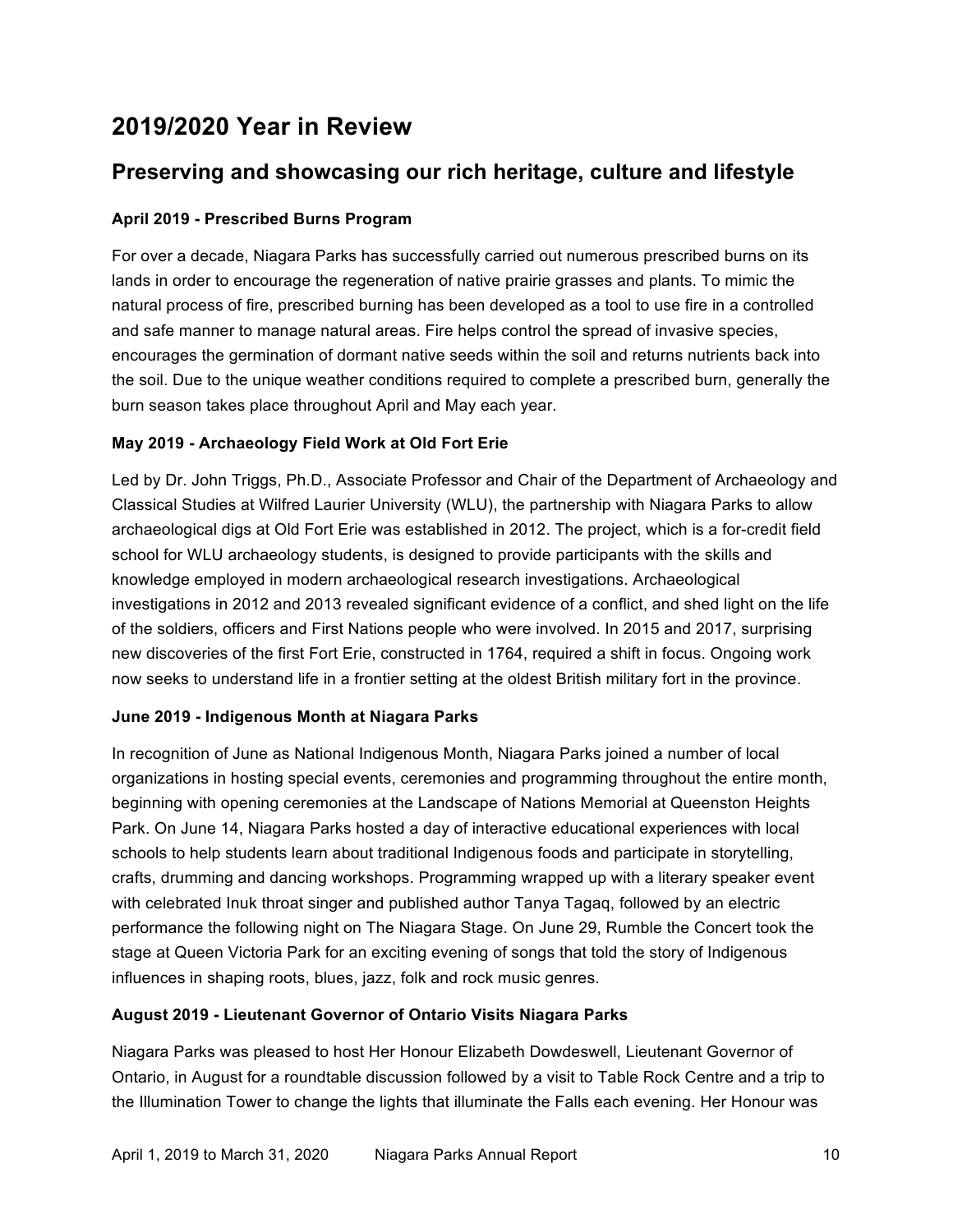greeted by Niagara Parks Chair Sandie Bellows and CEO David Adames at Niagara Parks' historic administrative headquarters, Oak Hall, for a presentation and fruitful discussion on recent work to expand Niagara Parks' environmental and cultural stewardship role through new programs, initiatives and event series. The Commission appreciated Her Honour's thoughtful insights and feedback and it was truly a pleasure to introduce her to some of Niagara Parks' most iconic sites and experiences.

#### **September 2019 - Rooted: Celebrating the Garden**

 Niagara Parks' signature autumn experience, Rooted, returned to the Botanical Gardens in September, inviting guests to enjoy the beautiful garden atmosphere while taking part in interactive workshops, talks, tours and demonstrations that explored how the natural environment sustains and nurtures us physically, mentally and creatively. The Rooted festival took place over four specially with Niagara Parks staff and other interactive events, all within the stunning Niagara Parks Botanical themed weekends with workshops led by local experts, behind-the-scenes tours and demonstrations Gardens.

#### **November 2019 – Legendary Iron Scow Shifts for the First Time in Over a Century**

 On October 31, 2019, severe weather conditions caused the iron scow, which has remained lodged in the powerful upper rapids above the Canadian Horseshoe Falls for over 100 years, to shift significantly from its position. The year before, in August 2018, Niagara Parks hosted a ceremony to honour the 100th anniversary of the iron scow and the harrowing rescue that took place to save the two men stranded aboard when the scow broke loose from its towing tug. The ceremony officially recognized the heroism of William "Red" Hill Sr. who voluntarily rescued the two men. The shifting scow made headlines across the globe, with news outlets flocking to the Falls for footage of the historic scow in its new position. Working with some of the top publications and television networks across the world including The New York Times, USA Today, Time Magazine, NBC, CBS, CNN, The Globe and Mail, CBC, etc. Niagara Parks representatives conducted interviews on camera and over \$7.3 million with an estimated reach of over 565 million. the phone that reached audiences far and wide. The estimated earned media value for the story was

#### **February 2020 - Niagara Parks Hosts its First Black History Symposium**

 Niagara Parks' first Black History Symposium hosted at the Laura Secord Homestead in February brought together leading community historians and commentators specializing in black history and culture. The sold-out event featured historian Rochelle Bush who explored the fascinating story of Harriet Tubman and how she guided slaves to freedom in the small Canadian town of St. Catharines. Saladin Allah, an author, educator and third great-grandson of famed Underground Railroad freedom seeker Josiah Henson, spoke about rich stories of the Underground Railroad in Niagara Falls, New York. Delivering an account of what it is like to integrate into Canadian society, Ayo Adewumi, an award-winning filmmaker who was born in Nigeria and immigrated to Canada in 2004, brought an African-Canadian perspective to the symposium.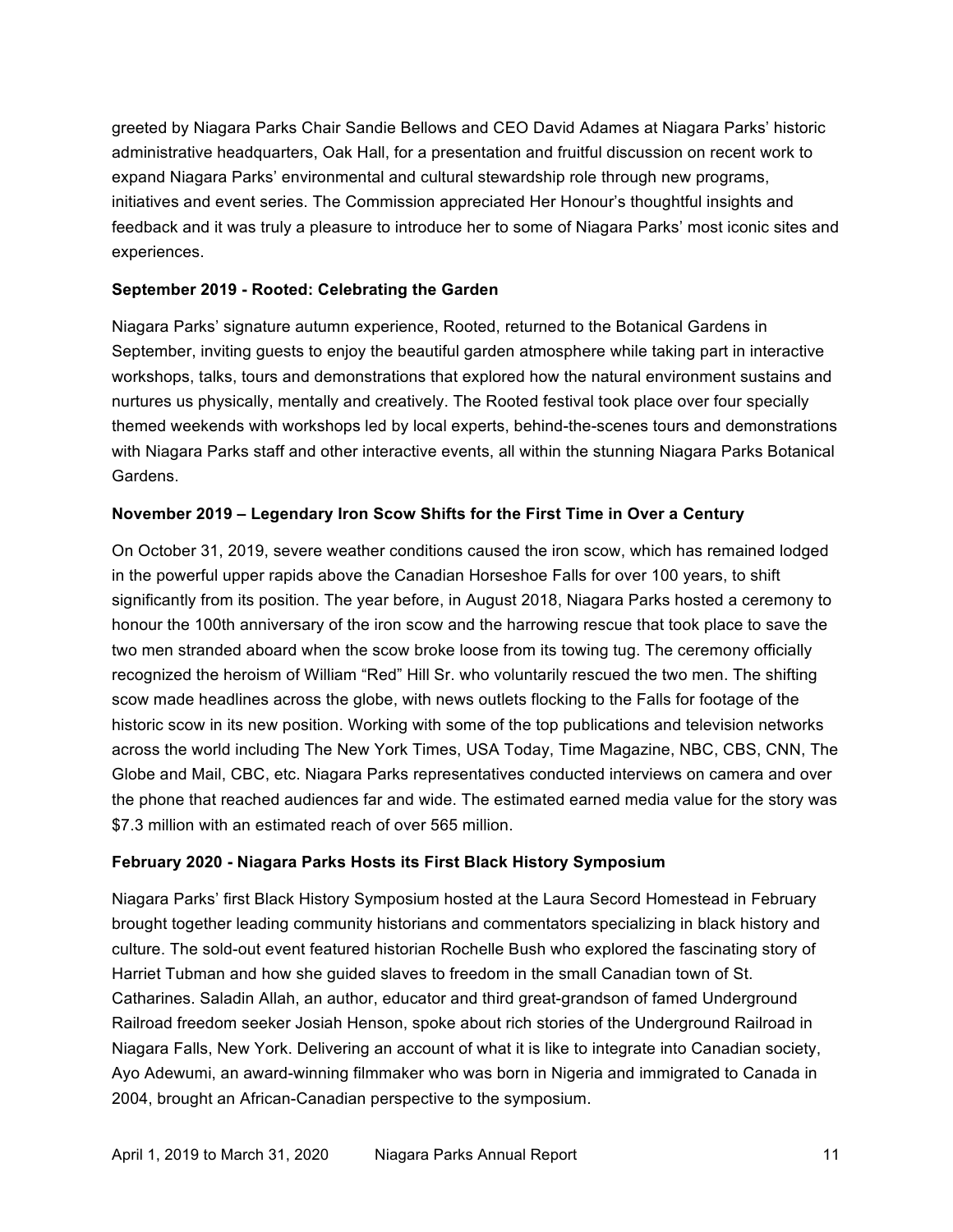# **Leveraging and activating our natural wonders and iconic experiences**

# **May 2019 - Grand Reopening of Table Rock Centre**

 Following extensive renovations completed at its iconic tourism facility at the brink of the Falls, Table Rock Centre, Niagara Parks unveiled the first phase of its redevelopment project in May 2019. Phase I included the complete renovation of the main floor north retail store, which opened to the public as Table Rock Shop. The new design fills the space with natural light, featuring dynamic retail displays, in-store activations and stunning views of the Falls. Also included in the first phase was the much-anticipated return of the historic Table Rock House Restaurant, Niagara Parks' signature culinary venue on the top floor. Niagara Parks was proud to unveil the first phase of this multimillion-dollar redevelopment project that is funded entirely through its operations.

# **July 2019 - Namaste Niagara Wellness Series**

 Set amongst some of the most spectacular locations found along the Niagara River corridor, Niagara Parks' popular series, Namaste Niagara, returned for 2019 beginning in July, combining unforgettable wellness experiences followed by a locally sourced brunch. In addition to health, wellness and spiritual benefits, the Namaste Niagara events provide opportunities for both local residents and visitors to see Niagara Parks through a different lens and experience locations they may have been to before, in a completely new and exciting way. The series featured guided yoga sessions at the base of the Canadian Horseshoe Falls as well as guided meditation next to the raging Niagara River at Niagara Parks' White Water Walk attraction, both followed by a spectacular brunch at either Queenston Heights Restaurant or Whirlpool Restaurant. Over the last few years, the series has been increasing in popularity and demand, taking place over select sold-out weekends in the summertime. In 2019, Niagara Parks expanded the program to offer Namaste Niagara events every Saturday and Sunday throughout the summer months for the first time.

# **July 2019 - Live Music at Niagara Parks**

 Niagara Parks' annual Summer Music Series showcases local musicians from a variety of genres, from classic rock to country, with support from presenting sponsor Coca-Cola. The annual series was complemented in 2019 with The Niagara Stage, a partnership between Polaris Music Prize, Niagara Parks and sponsor Coca-Cola, to present artists who have been previously recognized or listed by the prestigious Canadian music prize. Each night that featured live music in Queen Victoria Park also featured an incredible fireworks display as part of the 2019 Falls Fireworks Series, providing even more reason for guests to visit Niagara Falls and to extend their stays in the destination.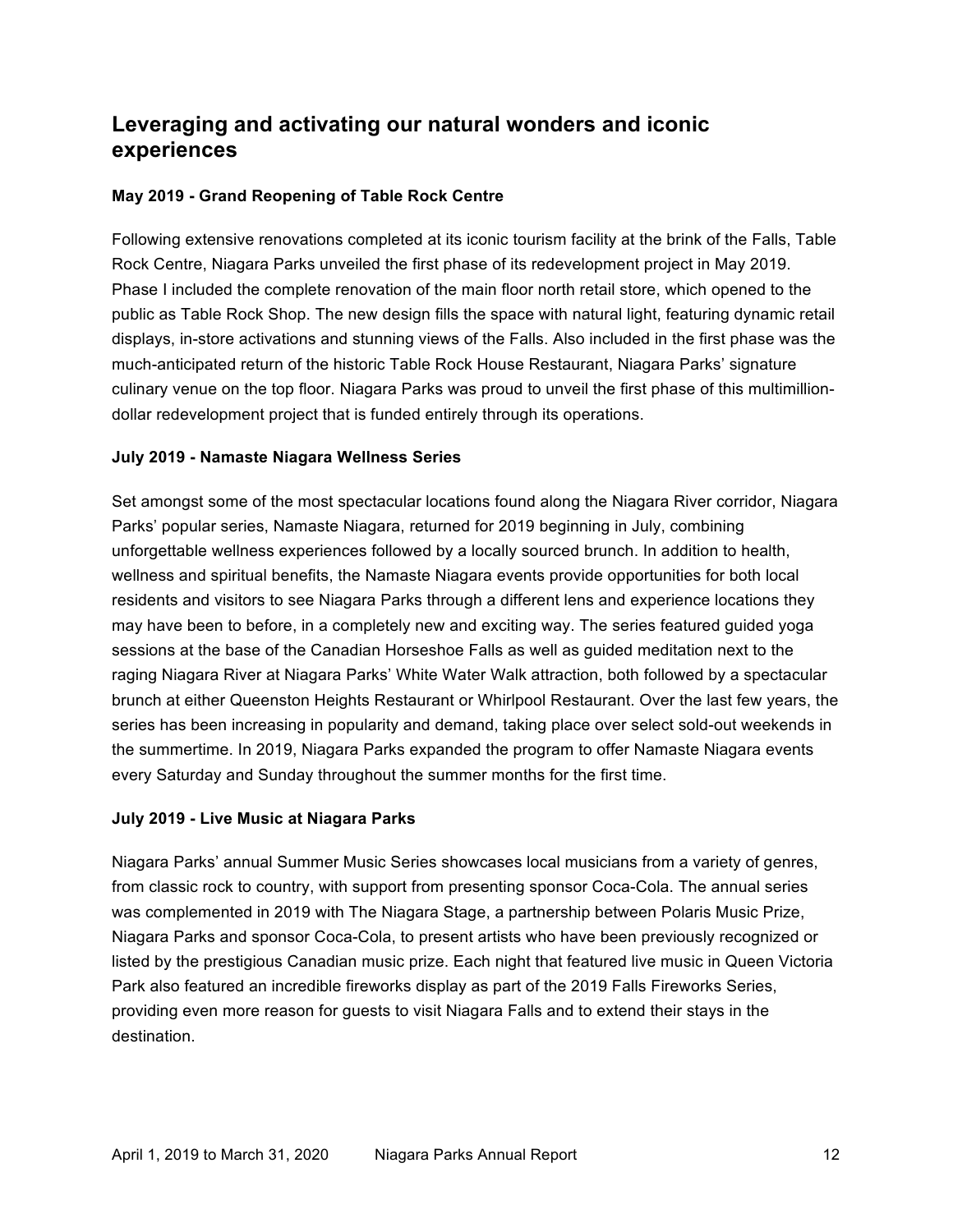## **December 2019 - Niagara Parks Opens the Great Canadian Winter Lodge**

 For the first time ever, Niagara Parks opened its renowned Whirlpool Golf Course during the winter months as the Great Canadian Winter Lodge, offering snowshoe rentals, winter trail access and a specially crafted menu with comfort food and drinks on weekends from December 28, 2019 through weekends when there was snow on the ground, the Great Canadian Winter Lodge was the perfect destination for guests looking for fun and unique winter experiences in Niagara. to the operational shutdown on March 14, 2020. Though it was a mild winter in Niagara, on

## **January 2020 - New Year's Eve in Niagara Falls**

 Niagara Parks joined the City of Niagara Falls to host a New Year's Eve celebration to remember, headlined by one of Canada's most celebrated musicians, Bryan Adams. The annual concert also featured performances by Juno award-winning band Walk Off the Earth and local rising star Valerie Borghesi. The celebration drew an estimated 60,000 people to the Falls to ring in the new year, including Minister of Heritage, Sport, Tourism and Culture Industries, Lisa MacLeod, who attended her first New Year's Eve celebration in the Falls, joined by Niagara Parks Chair Sandie Bellows and Commissioner and Niagara Falls Mayor Jim Diodati.

#### **February 2020 - New Exhibit Opens at the Niagara Parks Butterfly Conservatory**

 In February, Niagara Parks unveiled a new exhibit at the Butterfly Conservatory that proved that sometimes being slow, small or weak can have its advantages. The "Survival of the Slowest" exhibit the Canadian Museum of Nature. The exhibit explored different survival strategies of a variety of slow-moving species, such as a green iguana, veiled chameleon, red-footed tortoise and the star of increased visitation to the Butterfly Conservatory during the first few weeks of opening, before the Butterfly Conservatory closed its doors in mid-March due to the COVID-19 pandemic. was a family-friendly live animal exhibit created by Little Ray's Nature Centre in collaboration with the show, a two-toed sloth named Barry. The exhibit became hugely popular with guests and

# **Supporting a dynamic business environment**

## **May 2019 - Falls Fireworks Returns**

 Canada's longest-running fireworks series returned to Niagara Parks over the Victoria Day and Memorial Day long weekends. The unique launch site within the Niagara Gorge has drawn visitors from around the world to enjoy the unforgettable fireworks displays for over 25 years, further showcased by the stunning nightly illumination of Niagara Falls. New for 2019 was the introduction of low-noise fireworks displays on select weeknights, which allowed for a spectacular firework display over the Falls while also reducing the noise produced by the Falls Fireworks Series. The 2019 Falls Fireworks Series was presented with support from the Tourism Partnership of Niagara.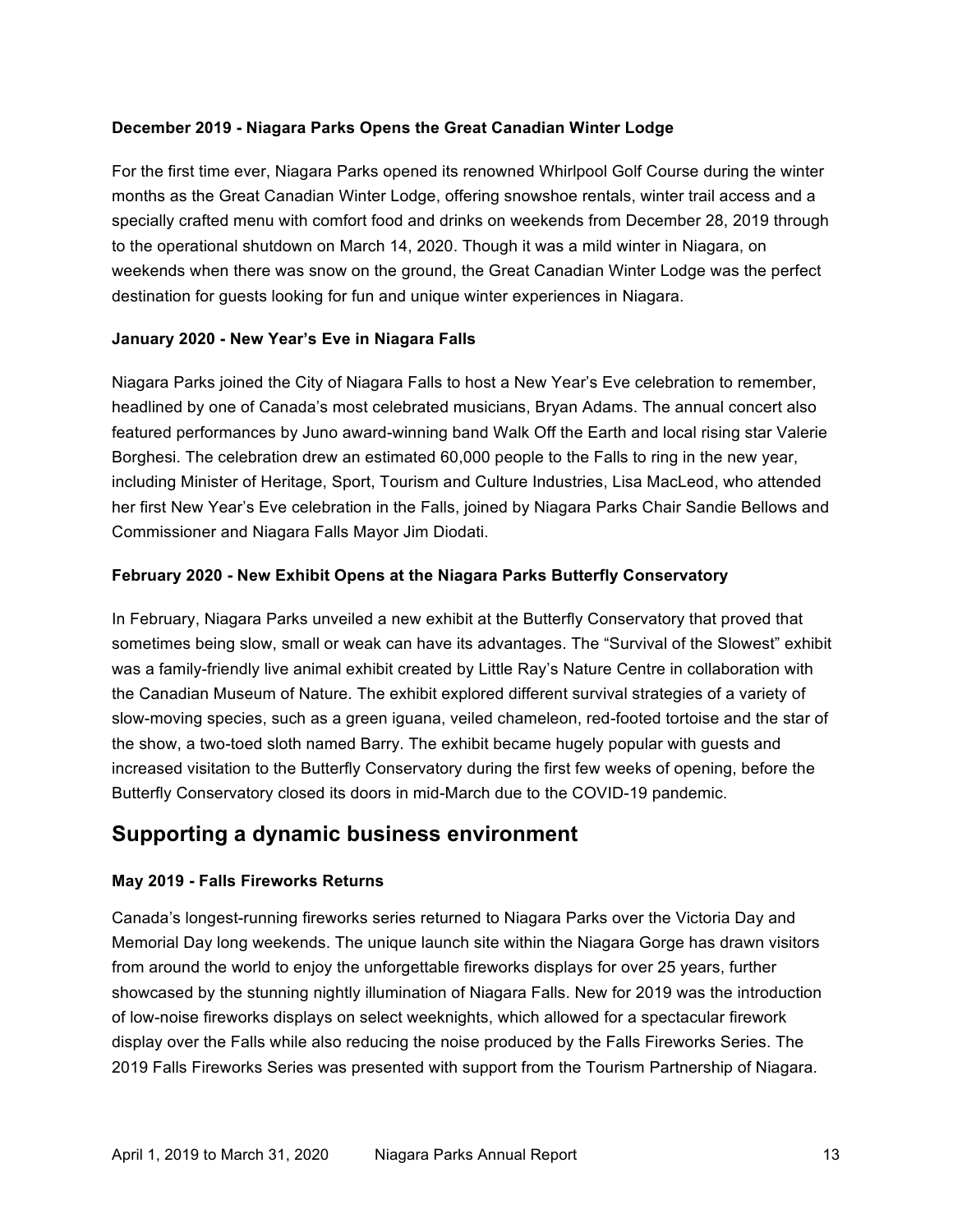## **June 2019 - Niagara Parks Announces Partnership with LPGA Golfer Brittany Marchand**

 On June 4, at its annual Women's Golf Day event at Whirlpool Golf Course, Niagara Parks was Ontario. Marchand has become an ambassador for Niagara Parks Golf, helping to create content for its social media channels while acting as a role model for the golfers that Niagara Parks hopes to reach. 2019 marked Marchand's second season on the LPGA tour and she is a champion of encouraging young athletes to pursue their dreams in sports and education, having studied chemical engineering while playing NCAA golf at North Carolina State University. thrilled to announce its new partnership with LPGA golfer Brittany Marchand from Orangeville,

## **August 2019 - Niagara Parks Signs Binational Trail MOU**

 Erie Public Bridge Authority to sign a new Memorandum of Understanding regarding the joint promotion and maintenance of the newly linked trail networks on both sides of the Niagara River corridor. The agreement was the result of a shared desire among all three organizations to promote and maintain the new trail connection following the recently added sidewalk and cycling lanes on the exploration of the incredible trails, parks and natural spaces on both sides of the river. In August, Niagara Parks joined the Niagara River Greenway Commission and the Buffalo and Fort International Peace Bridge. The addition of cycling/pedestrian lanes provides a great connection point between Canada and the United States, encouraging active living, clean transportation and

## **October 2019 - Doors Open Ontario Presents: Canadian Niagara Power**

 Niagara Parks partnered with Ontario Heritage Trust to host a featured Doors Open event at Niagara Parks' awe-inspiring Canadian Niagara Power Generating Station in October. What began as a one day opportunity quickly turned into two days when all 1,600 of the free tickets were quickly reserved within 30 minutes of launching on Niagara Parks' website. Over the course of the October 26-27 weekend, more than 3,000 guests passed through the historic building, taking part in behind-the- scenes tours which included access to the interior generator room housing the 11 original generators, marble-lined office areas, original control room, balconies and more. The event generated excellent media coverage and helped to build momentum and excitement for Niagara Parks' plans for the adaptive reuse of the building.

## **December 2019 - Book Signing Event at Historic Oak Hall**

 On December 9, Niagara Parks hosted award-winning author and historian Charlotte Gray for a reception and book signing event held at Oak Hall, the historic former residence of Canadian mining tycoon, Sir Harry Oakes. The sold-out event promoted Gray's latest book, Murdered Midas, the story of Sir Harry Oakes, which presents a fresh perspective on the bungled investigation and shocking trial in the remote colonial island streets of the Bahamas, proposing a new, previously overlooked suspect.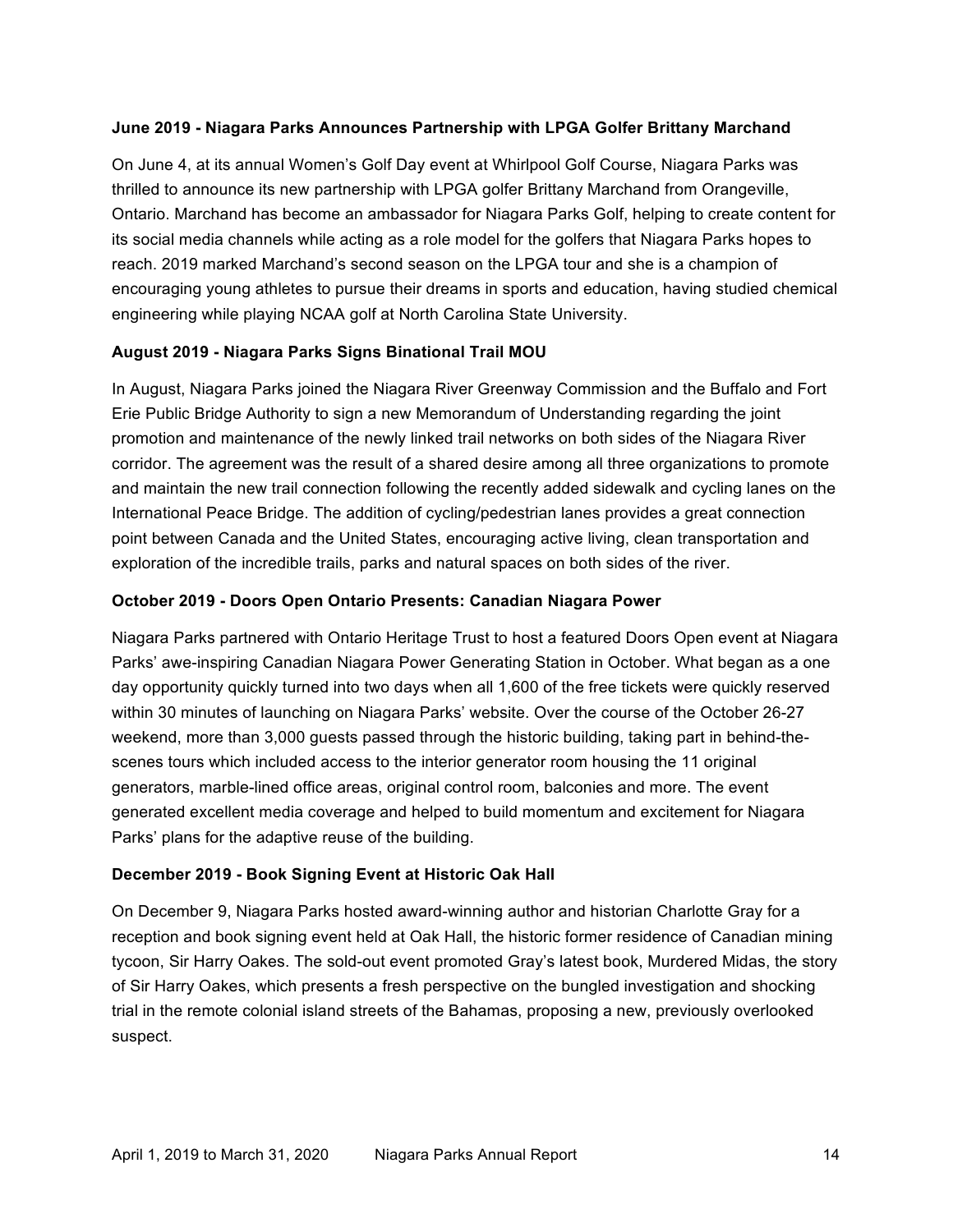## **January 2020 - Annual Wedding Open House**

 incredible service. Over the past few years, Niagara Parks has hosted a Wedding Open House in January for couples who have already booked their wedding with Niagara Parks and for couples who are interested in learning more about Niagara Parks Weddings. Hosted at the Legends on the Niagara Clubhouse, the Wedding Open House provides an opportunity for couples to connect directly with the diverse team of professionals at Niagara Parks, learn more about the venues and In the wedding industry, Niagara Parks is known for its spectacular venues, delicious food and taste some spectacular menu options served fresh by Niagara Parks' culinary team.

# **Taking experiences, services and hospitality to the next level**

## **April 2019 - Ussher's Creek Bridge Replacement**

 As part of its ongoing commitment to providing exceptional experiences for all guests along the entire 56-kilometre Niagara River corridor, Niagara Parks completed a construction project in April 2019 to replace its aging Ussher's Creek Bridge along the south Niagara Parkway in Chippawa. Niagara Parks invested \$1.4 million in this infrastructure project, which maintains the heritage look and feel of the bridge – Niagara Parks' first bridge on the south Parkway. The project also added new bike lanes to provide better connection to the Niagara River Recreation Trail, enhancing the cycling experience across Niagara Parks and responding to the recent growth in demand for cycle tourism in Niagara.

## **June 2019 - Wayfinding Strategy**

 Niagara Parks' new wayfinding strategy, which is designed to help guests better explore the sites and attractions along the entire 56-kilometre Niagara River corridor, is a key component of Niagara Parks' new brand initiative and an objective outlined in the Strategic Plan. The new strategy follows Niagara Parks' brand guidelines and replaces outdated and inconsistent signs that can be found all across its properties with newly designed signage to help share the Niagara Parks story with guests and help them to better navigate themselves, while also improving pedestrian and vehicular flow. The first phase of the strategy was completed in the summer of 2019, starting with site identification of key areas and eventually all attractions and sites. Subsequent phases will include vehicular directional signage, interpretive signage and utility signage.

#### **September 2019 - Fall Pop-up Dinner at the Floral Showhouse**

 Niagara Parks' Floral Showhouse was the site of the final Pop-up Dinner event for 2019 in September. The manicured grounds were transformed into another stunning outdoor dining space and Niagara Parks' talented culinary team created a mouth-watering menu designed to showcase hard-working Ontario growers and producers while demonstrating our inherent connection to the land, its heritage and our culture. Guests were able to mingle throughout food stations and explore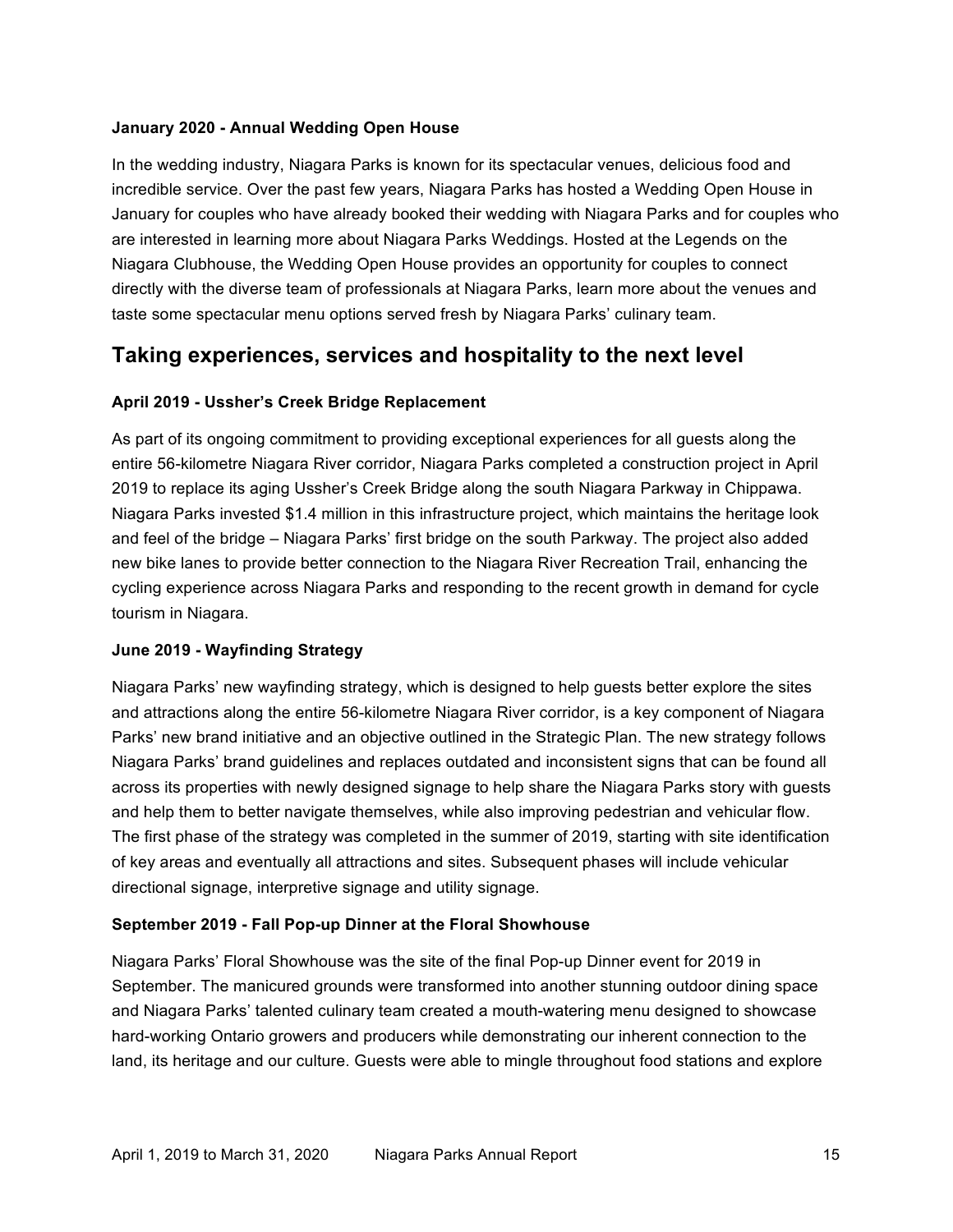the interior of the Floral Showhouse, which was featuring its spectacular Rieger Begonia show with a fall harvest theme.

#### **October 2019 - Minister Lisa MacLeod Visits Table Rock Centre for Tourism Announcement**

 Tourism and Culture Industries, for a tour of Niagara Parks and a funding announcement related to newly renovated Table Rock Centre at the brink of the Canadian Horseshoe Falls. Minister MacLeod announced \$250,000 in funding to support the 2019/20 Ontario Power Generation (OPG) Winter Festival of Lights. During what is typically considered a slower time of year for tourism, the OPG Winter Festival of Lights draws millions of guests to Niagara Falls over the winter months, aligning with Minister MacLeod's goal of creating tourism experiences 365 days a year in Ontario. In October, Niagara Parks hosted the Honourable Lisa MacLeod, Minister of Heritage, Sport, the Winter Festival of Lights. The announcement took place in the Grand Hall of Niagara Parks'

#### **November 2019 - Apprentice Chefs Shine at the Annual Apprentice Showcase Dinner**

 As the operator of one of the largest culinary apprentice programs in Ontario, Niagara Parks was pleased to host another spectacular Apprentice Cooks and Chefs Showcase Dinner at its historic Queenston Heights Restaurant in November. The annual sold-out event features talented young chefs-in-the-making demonstrating their culinary passion alongside Niagara Parks chefs as they prepare a fabulous six-course dinner highlighting local produce and Niagara VQA wines. The event also names the winner of Niagara Parks' apprentice scholarship award, which recognizes an individual's work performance, community involvement and overall career aspirations in the food service industry.

## **March 2020 - Niagara Parks and Brock University Expand Partnership to Study Trail Network**

 Two years after signing an initial Memorandum of Understanding, the Niagara Parks Commission and Brock University signed an additional collaboration agreement with the Ontario Trails Council in March. To be known as the Trails Assets and Tourism Initiative, the new partnership will help Niagara Parks assess and sustainably grow its extensive trail network. The agreement will include a needs assessment to help Niagara Parks with the trails master planning process, as well as experiential education opportunities for Brock students and initiatives led by Brock faculty members and grad students.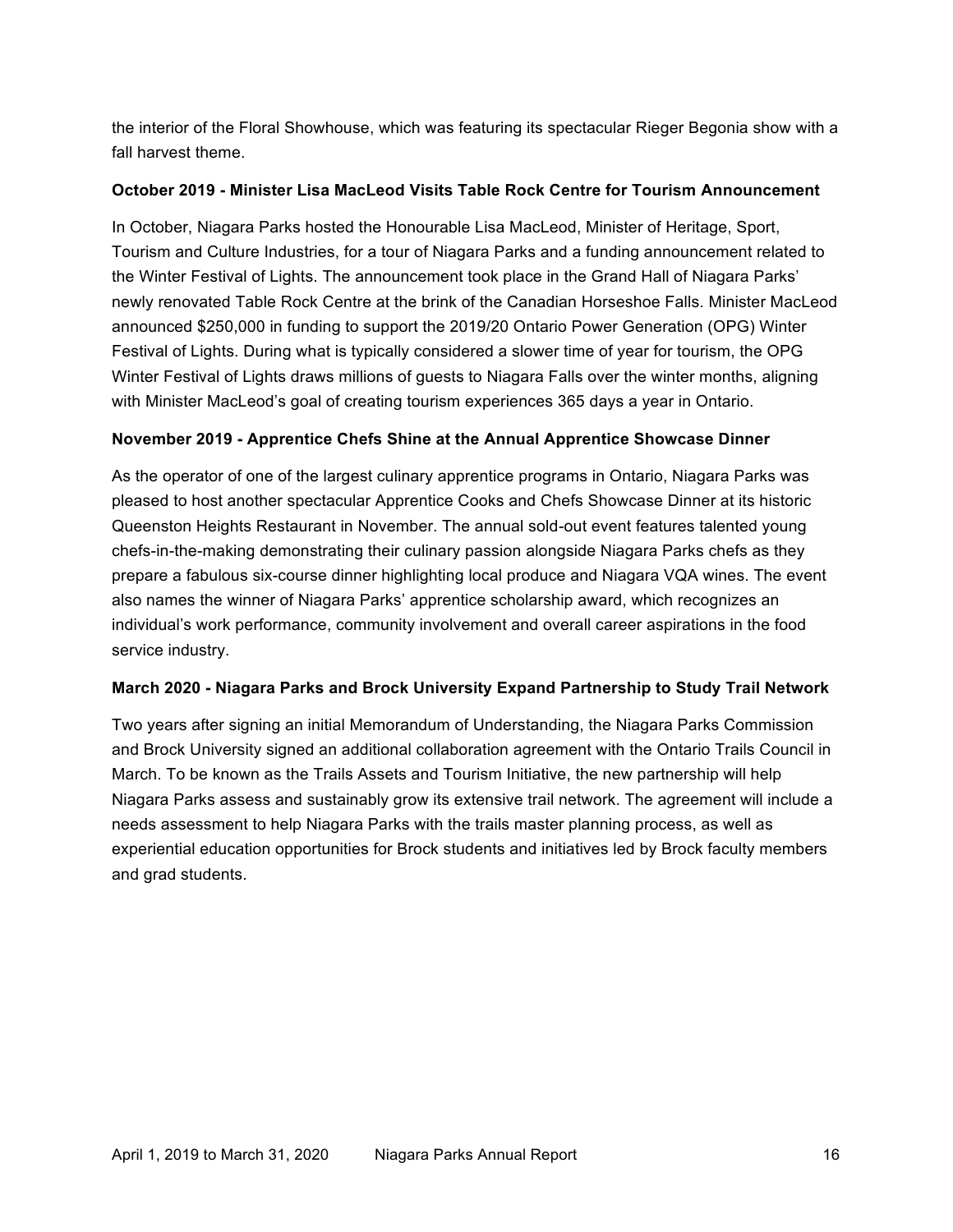# **Economic Performance – General Overview**

 Building on the extraordinary results achieved during the previous fiscal year, Niagara Parks entered the 2019/20 tourism season optimistic that it would continue to build on the strong foundations of revenues and sales growth, as well as visitation required, to continue to reinvest back into its operations.

 Under the guidance of the 10-Year Strategic Plan, Niagara Parks implemented several high-profile projects to inject new life into the iconic guest experiences available across the 56-kilometre Niagara River corridor. These projects were complemented by operational investments into Niagara Parks' capital infrastructure and corporate technology to ensure the organization remains relevant and upto-date.

 Niagara Parks' key investment over 2019/20 was the continuation of its Table Rock Redevelopment Project, which aims to renew the retail, culinary and attraction offerings available at Niagara Parks' most iconic and highest revenue-generating facility, Table Rock Centre. With the completion of Phase I in May 2019, Niagara Parks began construction on Phase II in October 2019, with plans to reopen for the summer of 2020.

 Whereas the Table Rock Redevelopment Project aims to renew this iconic guest experience, Niagara Parks also began work on an exciting new project that will offer an entirely new experience 2019/20, Niagara Parks began the initial planning stages for the adaptive reuse of its Canadian Niagara Power Generating Station, the awe-inspiring former power plant that has captured the attention and imagination of guests for over a century. for the organization and for the destination of Niagara Falls. Throughout the fall and winter of

 Canadian Niagara Power will be a world-class destination that appeals to an international audience, offering a brand-new guest experience that goes beyond the history and science behind the building adventure and the wonder of the Falls. A focus of the adaptive reuse project will be to preserve as much of the heritage of the building as possible, as well as incorporating sustainable energy solutions where possible. and presents an unforgettable and immersive experience incorporating education, entertainment,

 The redevelopment will be launched in phases with the first phase opening in the summer of 2021, including self-guided tours and a spectacular multi-media sound and light show within the building. The first phase will also introduce the beginnings of key guest amenities, including a café, retail store and fully accessible guest washrooms. Subsequent phases of redevelopment will open up more of new attraction featuring the incredible tailrace tunnel and underground infrastructure that has never the building, including exhibition areas, an educational workshop, multi-purpose event space and a before been accessible to the public.

 The adaptive reuse of Canadian Niagara Power is a monumental project, not only for Niagara Parks, but for the entire destination of Niagara Falls. There are no other comparable experiences currently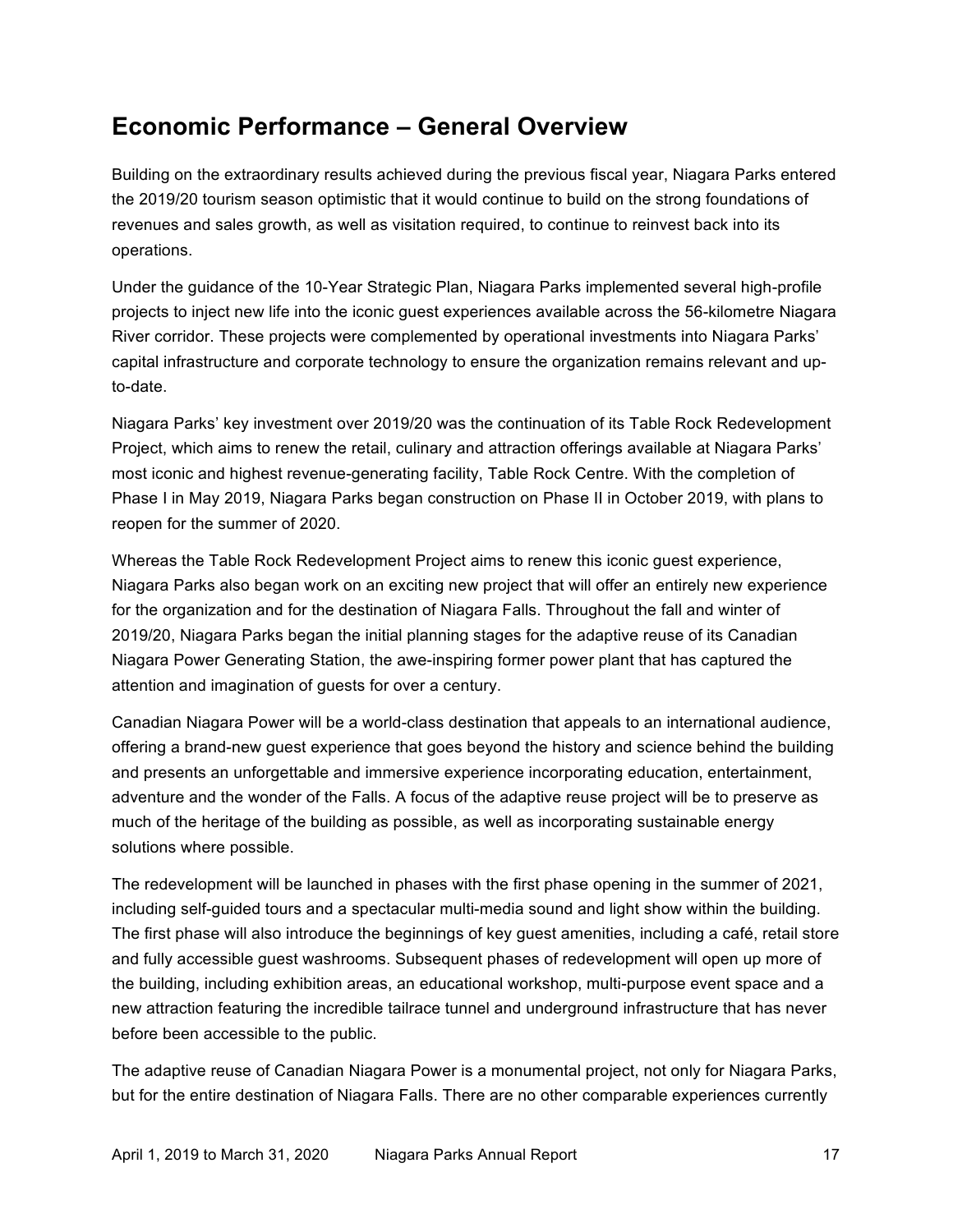offered in the destination and in fact, Canadian Niagara Power is thought to be the world's last remaining historic power plant with all of its infrastructure still intact. The project represents an excellent opportunity to boost tourism and visitation to Niagara, which will have spinoff benefits for as well. the tourism industries of Ontario and Canada and ultimately the provincial and national economies

 Niagara Parks is proud to be part of a strong and vibrant tourism industry and will be looking to increase its partnership opportunities in the future to continue to build awareness and demand for the destination.

 Ambitious budgets were set for 2019/20 fiscal based on an exceptionally strong 2018/19 fiscal year Parks' new brand strategy, increased digital presence and wayfinding initiative, Niagara Parks delivered another strong year for visitation in 2019/20. for visitation at Niagara Parks. Thanks to investments in key guest experiences, as well as Niagara

 Building on that exceptional year in 2018/19, attendance remained strong throughout 2019/20, with an increase at each of Niagara Parks' attractions, with the exception of Journey Behind the Falls. Niagara Parks experienced a modest 1.6 per cent growth overall in attendance at its six attractions along the Niagara River corridor.

 Niagara Parks' Heritage Sites experienced a 6.3 per cent increase in growth over the year before, with Old Fort Erie reporting a 15.2 per cent increase in attendance for 2019/20. Additionally, after another favourable golf season in Niagara, Niagara Parks Golf reported an increase over its exceptional results in 2018/19. While Whirlpool Golf Course remained at pace with 2018/19, Legends on the Niagara experienced an 8.9 per cent increase in revenue over the year before.

 Over the last few years, Niagara Parks has been steadily building its culinary profile through its locally sourced menu offerings at its full service restaurants as well as special culinary events, such as the popular Pop-up Dinner Series, which continued with sold-out events throughout 2019/20. Revenue from culinary operations grew by 4 per cent over 2018/19, totaling over \$23 million and surpassing budget projections by more than \$400,000.

 Niagara Parks surpassed its overall budgeted revenues by \$694,000, earning a record-high \$127,306,000 from its revenue-generating operations, including contributions from partners Hornblower Niagara Cruises and WildPlay Niagara Falls. This is compared to \$124,302,000 in revenues for the previous fiscal year, which was the previous record high for the organization. This has allowed Niagara Parks to invest over \$23 million into capital assets, up from \$18 million the year before.

 Over the course of fiscal 2019/20, Niagara Parks continued to implement its Queen Victoria Park Concept Master Plan with improvements to the areas immediately surrounding Table Rock and Falls Parking to enhance pedestrian circulation and flow. As well, Niagara Parks began implementation of its Three-Year Sales and Marketing Plan, focused on deepening the relationship with visitors throughout their travel cycle. The four objectives of the Plan are to position Niagara Parks' Brand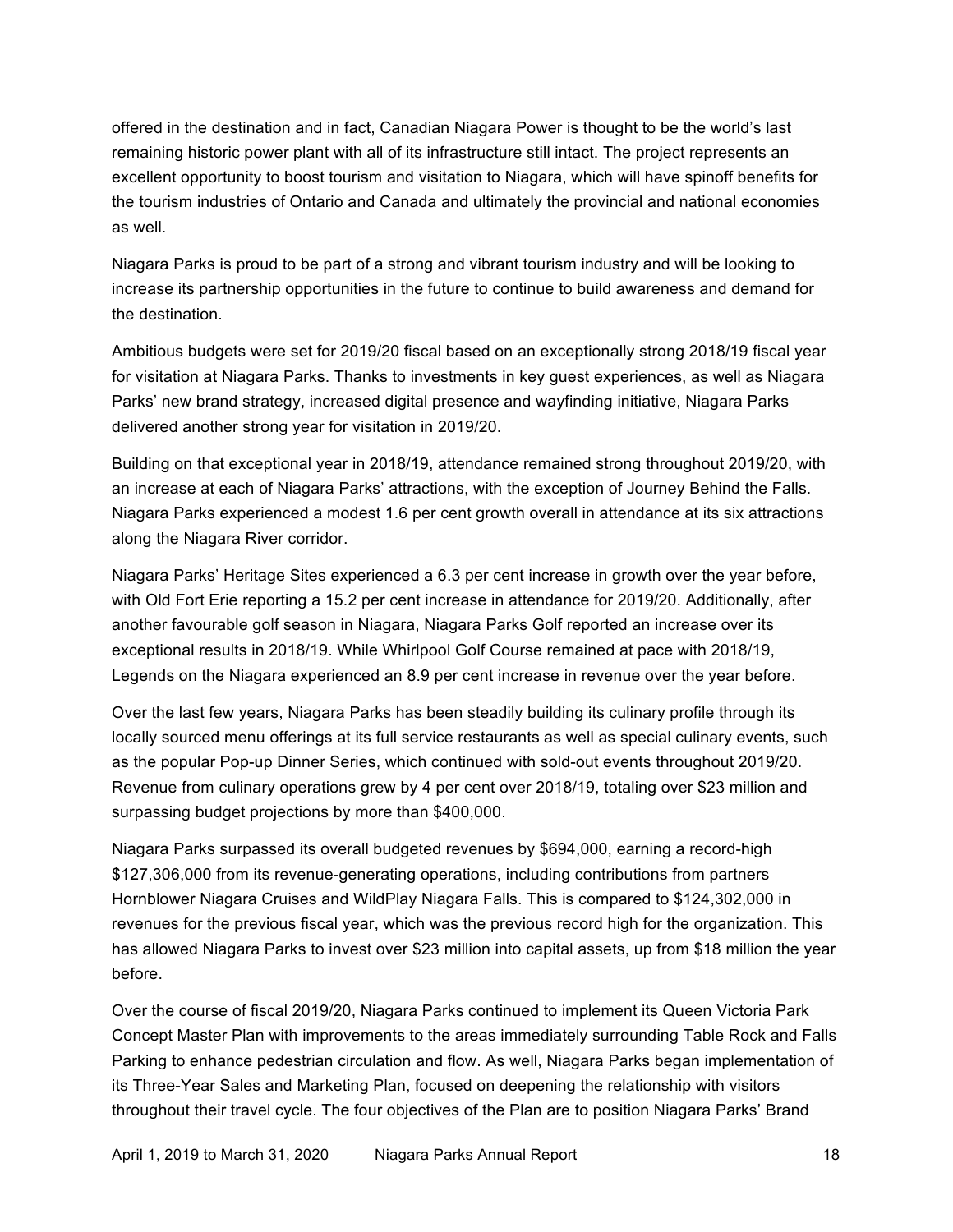Story, Grow Visitation, Target High-Yield Markets and Increase Revenue, with road maps developed for each objective.

 In regard to its corporate structure, Niagara Parks has invested in a new Enterprise Resource Planning (ERP) software to modernize its financial systems and procurement processes across the organization. Through its Human Resources team, Niagara Parks procured and implemented a new Applicant Tracking System that will allow for the elimination of paper-based headcount and recruitment approvals and onboarding documentation. The new system will streamline Niagara Parks' full-time and seasonal recruitment activities, making it easier for both potential applicants and hiring managers.

 Thanks to a fantastic year in visitation and revenues, Niagara Parks has been able to progress well on many of the priorities set out in its 10-Year Strategic Plan, in addition to reinvesting back into its operations. A strong financial position ensures Niagara Parks is able to continue to fully deliver on its mandate which has remained unchanged from the very beginning, to protect and preserve the natural and cultural heritage all along the Niagara River corridor, while contributing to the economic success of the Niagara region and the province of Ontario.

| (in thousands of dollars)                                             |               | 2019/20       |                 | 2018/19   |
|-----------------------------------------------------------------------|---------------|---------------|-----------------|-----------|
|                                                                       | <b>Budget</b> | <b>Actual</b> | <b>Variance</b> | Actual    |
| Revenues                                                              | \$126,612     | \$127,306     | \$694           | \$124,302 |
| <b>Operating Expenses</b>                                             | \$104,381     | \$102,592     | \$(1,789)       | \$101,211 |
| Net Surplus for the period before interest<br>and depreciation (EBID) | \$22,231      | \$24,714      | \$2,483         | 23,091    |

#### **April 1, 2019 - March 31, 2020 Actual Operating Results**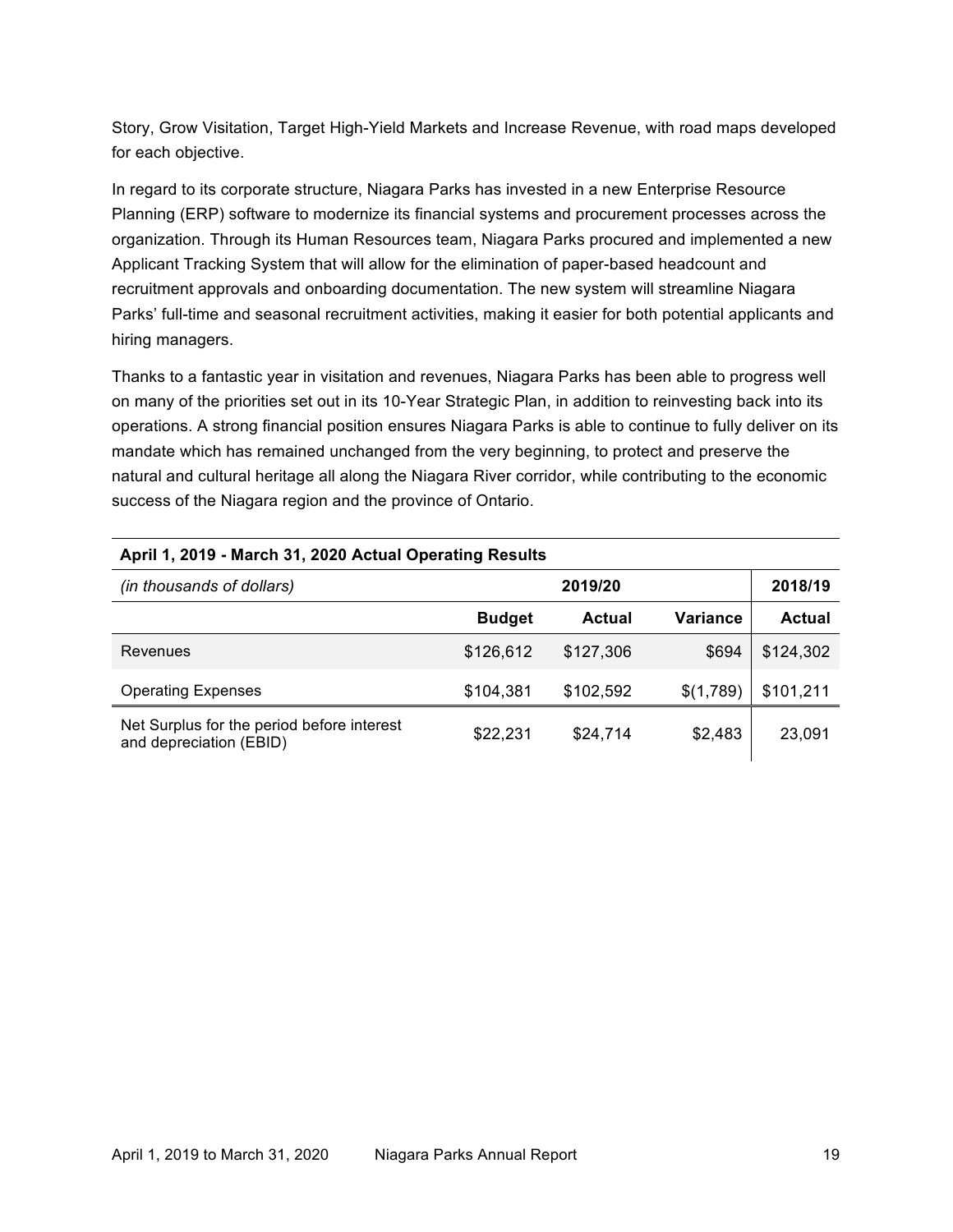# **Economic Performance – Outcome-Based Performance Measures**

 A board-governed agency of the Province of Ontario, Niagara Parks continues to operate under a mandate first established by the government of the day in 1885: that it preserve and protect the natural beauty and cultural heritage along the Niagara River Corridor while maintaining financial selfsufficiency.

 Niagara Parks operates within the accountability framework of the province as set out in the 2017 Agencies and Appointments Directive, affirming the government's intent and expectations for Niagara Parks to pursue sound fiscal management strategies. This is further demonstrated by the new requirement effective January 1, 2019, which states that in addition to output measures and associated targets, all board-governed agencies are required to report on outcome-based measures.

 As an operational agency, Niagara Parks has the authority to sell goods or services to the public in a commercial manner and to receive revenues from its commercial activities, which has allowed Niagara Parks to generate the profits necessary to fulfill its mandate.

 Additionally, as part of revisions made to the Agencies and Appointments Directive, the following outcomes have been identified to ensure Niagara Parks continues to deliver on its historic mandate and Ensuring Cost Certainty. while maintaining a strong financial position: Growing Revenue, Enhancing the Visitor Experience,

 While there are numerous examples across Niagara Parks' operations and corporate structure, the following projects have been identified as Niagara Parks initiatives with measurable data designed to achieve these outcomes.

# **Growing Revenue: Table Rock Redevelopment**

 Redevelopment project to renew the retail, culinary and attraction experiences at the iconic tourism facility next to the Canadian Horseshoe Falls, through a self-funded, multi-year project approach. Niagara Parks invested approximately \$9.6 million for Phase I, which was funded entirely through Niagara Parks operations. Phase I included the complete renovation of Niagara Parks' signature culinary venue, Table Rock House Restaurant, as well as the main floor retail store, Table Rock Shop, which was unveiled in May 2019. **Input and Output:** In the fall of 2018, Niagara Parks began Phase I of its Table Rock

 identified as a key strategic investment and priority as part of the Strategic Plan. The redevelopment of this historic and important commercial facility for Niagara Parks continues to transform this unique complex by improving connectivity and movement for our visitors while enhancing the overall aesthetics of the building to ensure it is a place where visitors experience the very best of Niagara **Outcome**: Table Rock Centre represents one-third of Niagara Parks' overall revenues and was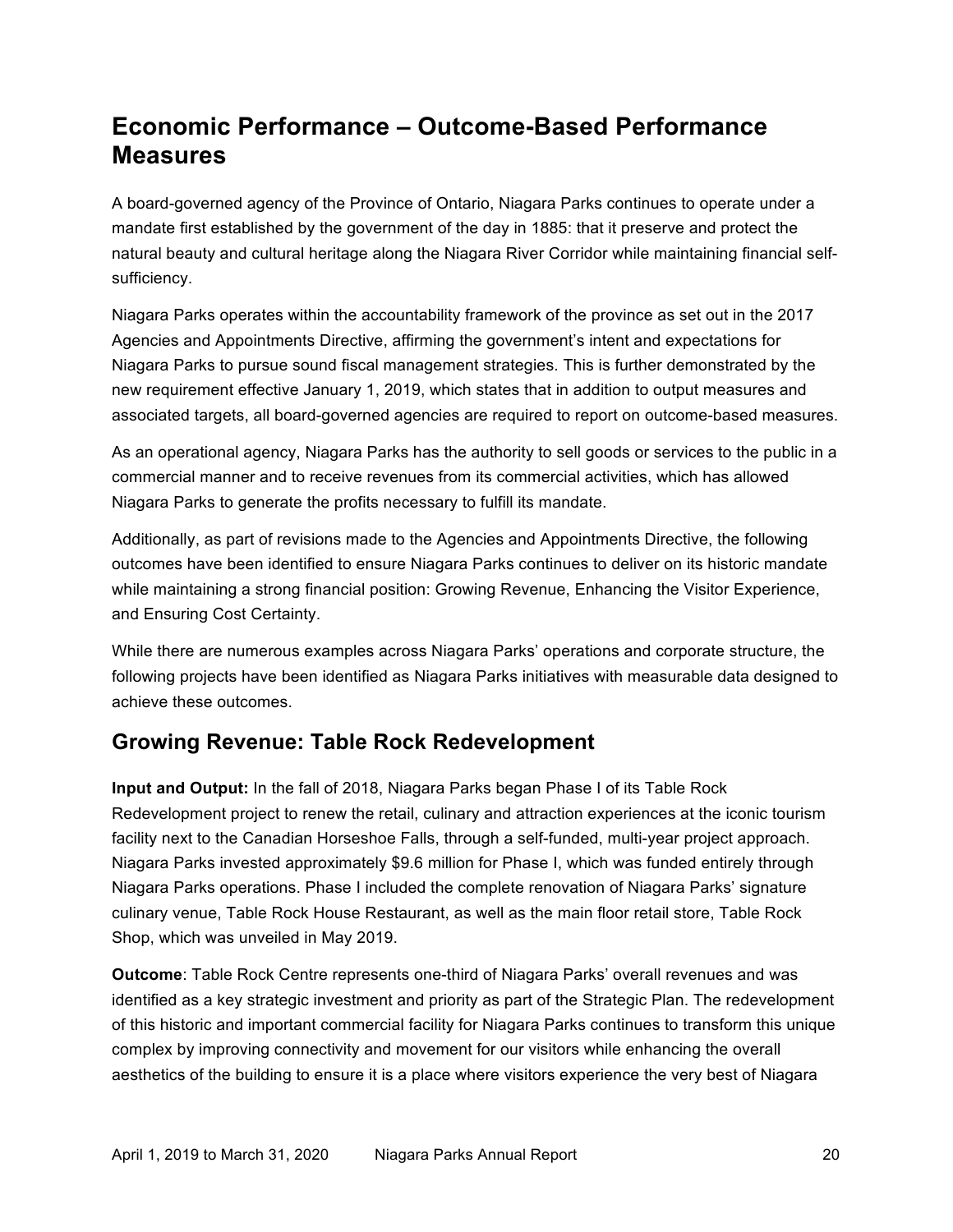Parks. The redevelopment is intended to provide a better guest service delivery model, which in turn will generate increased revenue to support other strategic projects and capital investments.

 Niagara Parks unveiled the completed Phase I renovations with a grand reopening of Table Rock House Restaurant and Table Rock Shop in May 2019. Table Rock House Restaurant provides a unique and memorable dining experience that focuses on view and context – the wonder and power of the Falls, within a natural, yet timeless, contemporary setting. The aesthetic of the dining room evokes the sense of a natural setting, featuring chiseled stone and wood finishes, combined with industrial accents such as copper and brass to help tell the story of the original 1925 construction of the historic building.

 In its first year, Table Rock House Restaurant generated \$6,363,113 in sales from May 2019 to March 2020, compared to \$5,915,932 in sales generated for the same time period the year before. Additionally, the average sale at the restaurant increased to \$35.54 in 2019/20, compared to \$28.24 distillers, etc. across Ontario that Niagara Parks is proud to support. from the year before. The new restaurant offers an elevated dining experience with new menus that focus on locally sourced products and telling the stories of the producers, purveyors, brewers,

 Table Rock Shop, a key retail outlet for Niagara Parks, had not been revitalized for nearly 25 years. The renovations truly transformed the dark and outdated space into a stunning new retail store with products such as Roots, Lululemon and Herschel. The open-concept layout improves circulation of guests and enhances the overall shopping experience, which has translated to higher sales and earned revenue at this location. a "shops-within-a-shop" approach with boutique style areas, highlighting signature brands and

 From May 2019 to March 2020, Table Rock Shop generated \$11,519,171 in sales, compared to \$9,535,654 the year before. The number of transactions increased substantially in 2019/20 compared to the year before, from 304,449 up to 373,732. As well, the average sale amount per growth demonstrates the value of investing in a retail outlet such as Table Rock Shop that welcomes millions of guests through its doors each year. The renovations completely transformed the retail experience of this location, taking an overcrowded and outdated retail store and turning it into a bright and modern space that is designed to complement the high-quality merchandise, while transaction grew significantly from \$23.76 in 2018/19 to \$30.57 at the new store in 2019/20. This providing a more enjoyable shopping experience for guests.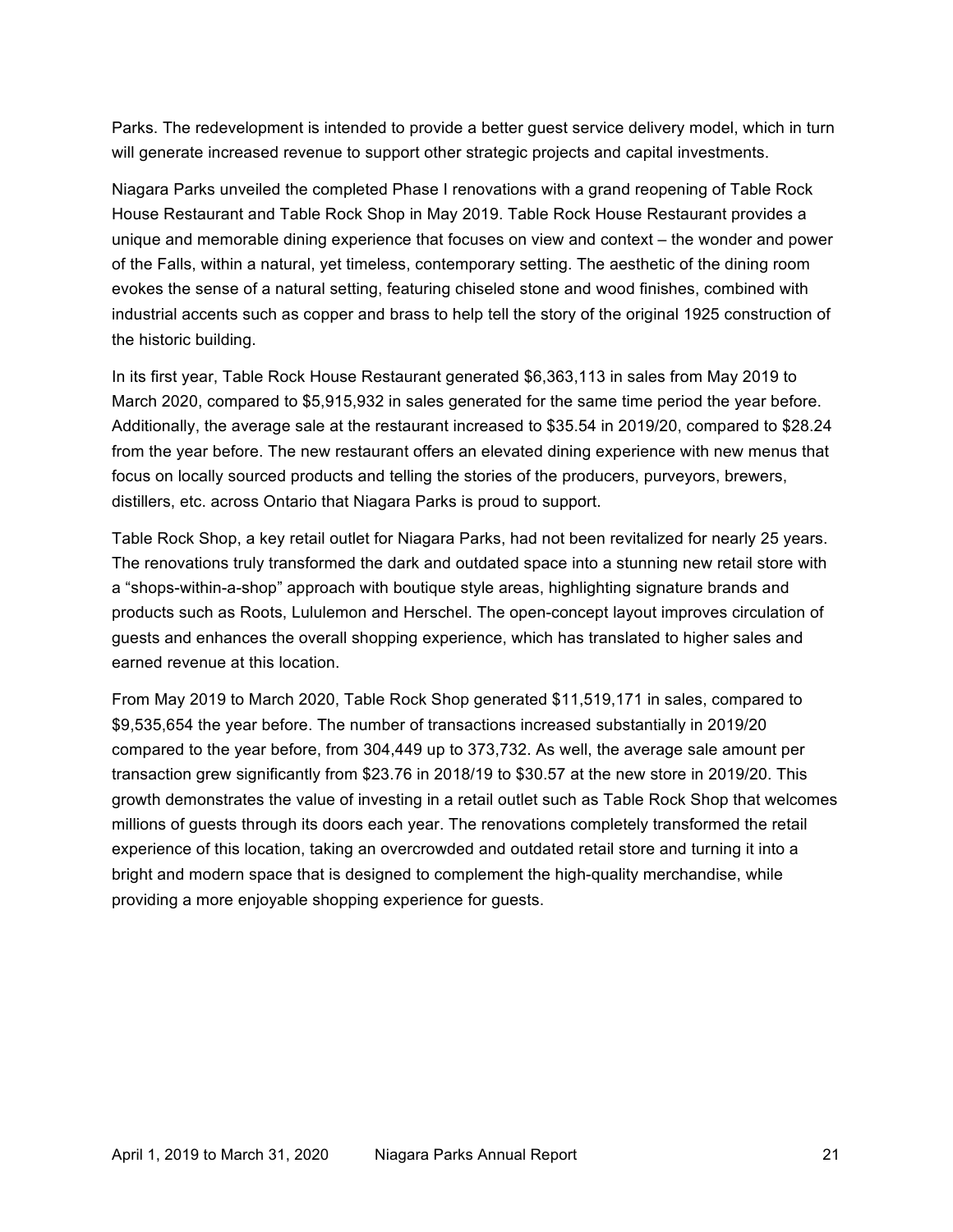# **Enhancing the Visitor Experience: Development of a Compelling Brand Strategy**

 **Input and Output:** One of the first projects undertaken as part of Niagara Parks' new Strategic Plan was the development of a unique and compelling brand strategy. This process also included the creation of a new sales and marketing plan as well as a comprehensive wayfinding strategy. Niagara Parks invested approximately \$350,000 in fiscal 2019/20 toward the development of a new wayfinding strategy, which was officially implemented in June 2019.

 **Outcome:** The development of a compelling brand strategy was part of an effort to increase the recognition and understanding of the breadth of offerings available at Niagara Parks, as well as better position the organization toward accomplishing the goals set out in the Strategic Plan, including becoming one of the most spectacular parks in the world. The brand story and wayfinding strategy also define the unique experiences that differentiate Niagara Parks from anywhere else in the world, including identifying storytelling opportunities across the 56-kilometre Niagara River corridor.

 A key component of Niagara Parks' brand strategy has been its website and digital channels, which have been steadily increasing their visitation and reach. This growth has provided an excellent platform for Niagara Parks to deepen the understanding and recognition of the diversity of Niagara Parks experiences to a wider audience, including current prospective target markets.

 Similarly, Niagara Parks' new wayfinding strategy, which was first implemented in the spring and summer of 2019, is also designed to increase brand recognition and understanding of Niagara Parks, our story and the experiences we provide. The strategy will help guests to understand Niagara Parks as more than just the Falls themselves and Table Rock Centre and connect them to other spectacular experiences and sites located along the entire 56-kilometre Niagara River corridor. The wayfinding strategy replaces all outdated signage across Niagara Parks with signage informed by Niagara Parks' new brand to help guests better navigate themselves and understand all of the offerings available. Undertaken in phases, the first phase of the strategy included site identification of key areas and eventually all attractions and sites. Subsequent phases will include vehicular directional signage, interpretive signage and utility signage.

 Over the course of fiscal 2019/20, Niagara Parks saw an increase in attendance at each of its attractions, with the exception of Journey Behind the Falls. Attendance at Niagara Parks heritage sites was also up, as well as a significant increase in ridership on the Falls Incline Railway and WEGO bus transportation system. The increase in transportation use is likely the clearest association with the success of Niagara Parks' wayfinding strategy, and particularly the ridership on Niagara Parkway. Niagara Parks increased ridership on the Green Line by 107,989 users in 2019/20 compared to the previous fiscal year, which shows an increase in guests taking part in a variety of Niagara Parks experiences, beyond simply visiting the Falls. the WEGO Green Line, which connects each of Niagara Parks' attractions and sites along the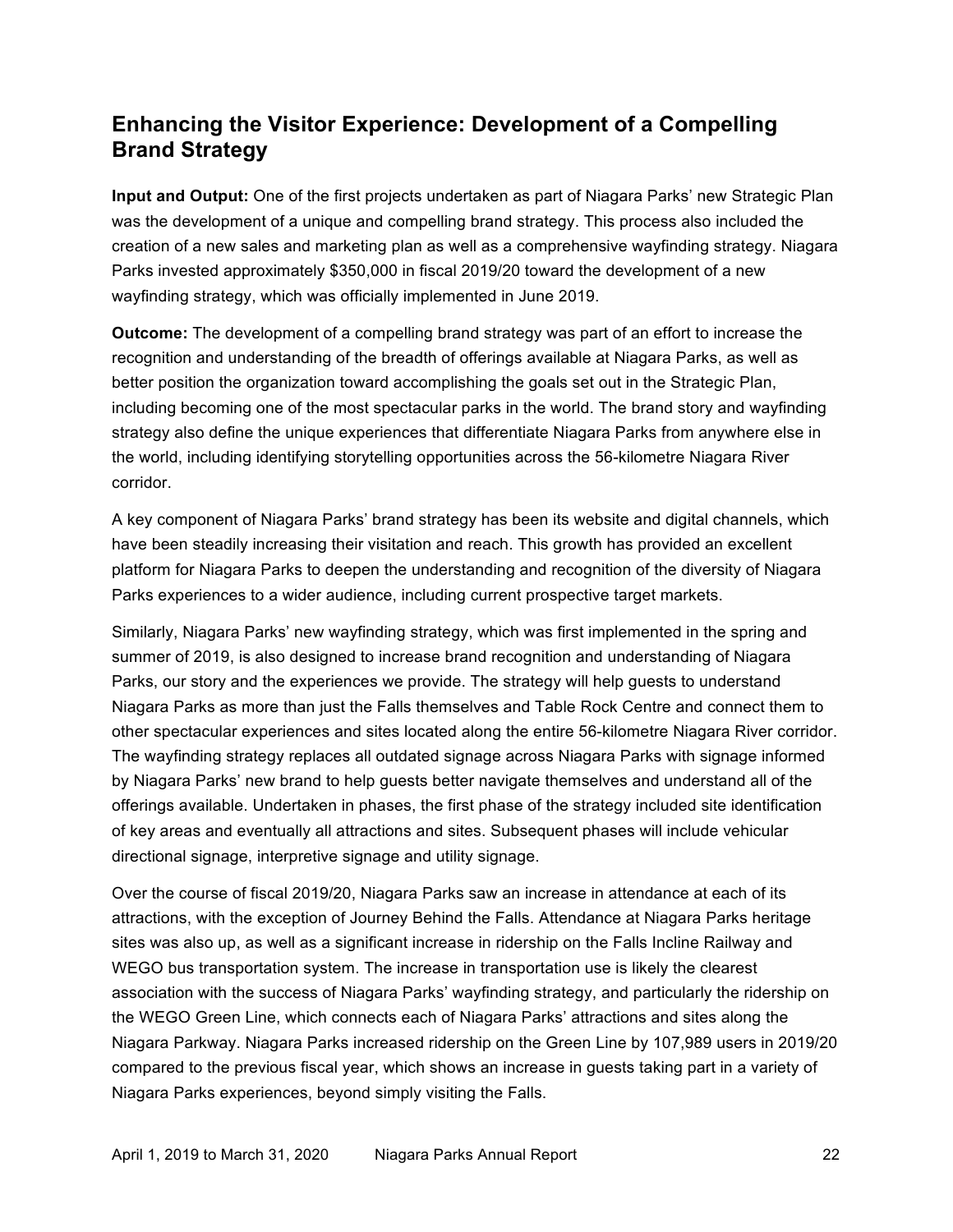# **Ensuring Cost Certainty: New Ticketing System**

 **Input and Output:** Through an open and competitive procurement process, Niagara Parks acquired a new automated ticketing system to manage admissions to its various attractions, sites and parking system, intended to make it easier for staff to process sales transactions, reduce the wait times for guests and provide greater opportunities for visitor data analysis and reporting. facilities. The new ticketing solution replaces Niagara Parks' previous system, which had reached the end of its useful lifecycle. The new ticketing system is Niagara Parks' largest point-of-sale

 **Outcome:** The new ticketing solution acquired by Niagara Parks was first implemented in 2018 is Niagara Parks' largest point-of-sale system in terms of revenues and volume of transactions. Significant improvements were made in 2019 with the new ticketing system to allow for increased efficiencies in the sales process as well as improved data output for analytical purposes. With the collection of postal codes through the point-of-sale system, Niagara Parks can measure revenues for attractions and transportation according to geographic areas. For example, data output shows the top five provinces and states, according to spend, to be Ontario, New York, Pennsylvania, Ohio and New Jersey respectively.

 Data from the system can now be used in a variety of ways to assist in business decision-making. Frequently reviewed reports from the system include attendance reports, scanned admissions by Reports are available in real time and allow site managers to make timely decisions based on data. The system also allows for capacity restricted inventory items such as wedding sites and picnic pavilions to now be managed through a digital system rather than manually. This has significantly reduced the possibility of double bookings or errors with capacity-driven reservations. time of day, product sales volume reports, reservation arrivals and tour bus management reports.

 For the 2019/2020 fiscal year, over \$51 million in transactions were processed through the new system, making it Niagara Parks' largest point-of-sale system in terms of both volume of transactions and dollars. This also shows how critical the system is to ensuring cost certainty for the organization. By investing in a new, more robust ticketing system, Niagara Parks is both reducing the risk of potential disruption to business continuity, while improving staff processes and the overall experience of our guests when visiting a Niagara Parks attraction, site, transportation system, etc.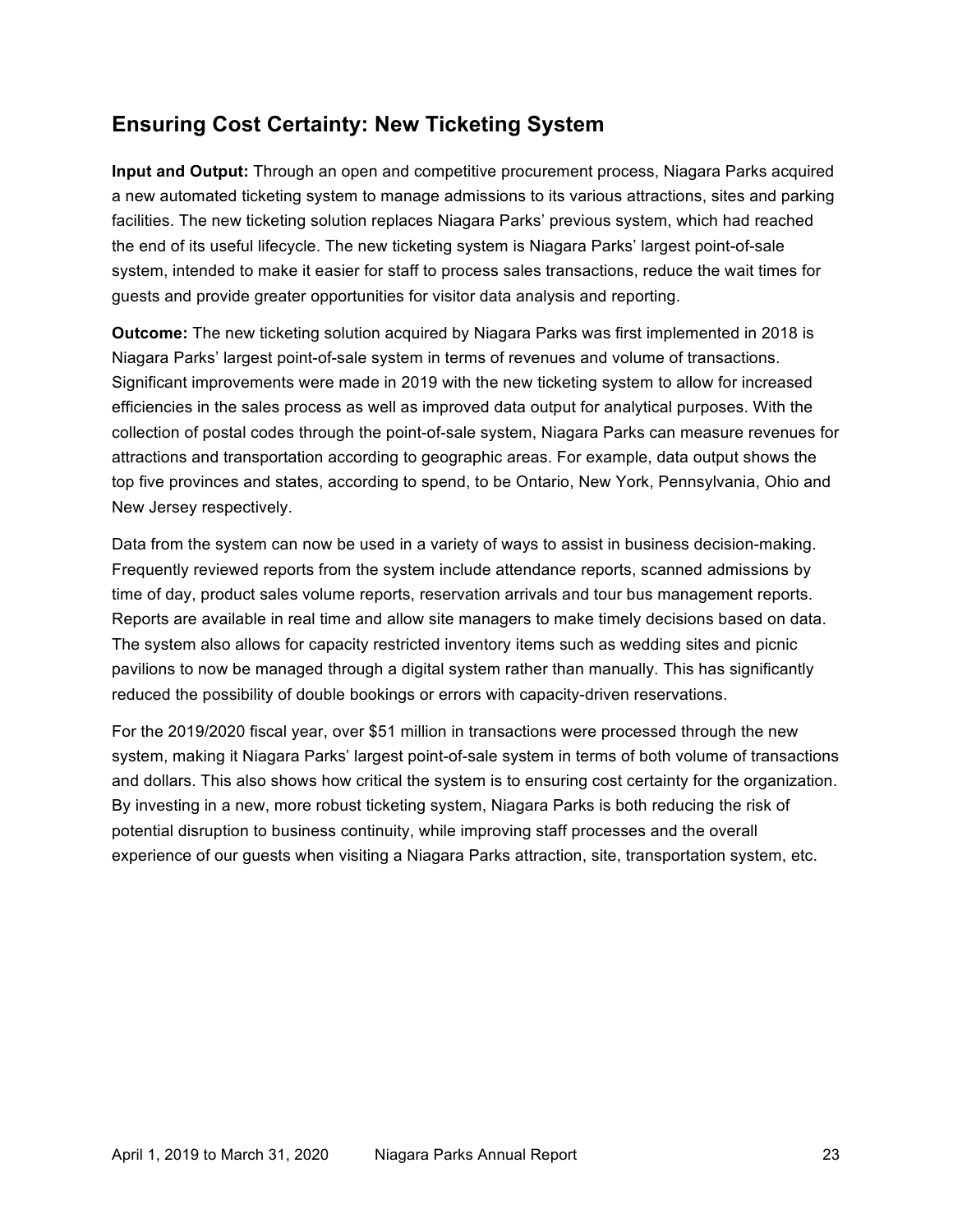# **Economic Performance – Risk Analysis**

 As outlined in Niagara Parks' Business Plan and reported in Niagara Parks' quarterly reports to the Ministry, the following categories are applied to Niagara Parks' risks: Strategic/Policy/Performance; Accountability/Governance; Operational; Workforce; Information, Technology, and Infrastructure; Other. The following risks and their risk management strategies have been identified for the 2019/2020 fiscal year:

# **Operational**

# **Risk Factor:** Miller's Creek Marina

 **Risk Description:** The Miller's Creek Marina is the only shoreline/water-based amenity on the south Niagara Parkway. Improvements to the area are a key contributor to the strategy of enhancing visitor experience by providing nodes of interest and complementary attractions. The current building and site require rehabilitation to prevent further deterioration and to ensure continued service to the boating public as the infrastructure is more than 50 years old. Infrastructure Ontario has been engaged to review the business case and to identify a viable business model for the proposed waterfront development opportunity.

 **Mitigation Strategy:** As part of the work with Infrastructure Ontario, the goals and objectives for the development will be reassessed. A series of market soundings has been undertaken to identify both market opportunities and constraints on redevelopment opportunities. As well, a financial model reflecting expected costs of the marina development has been undertaken. The draft business case was issued to Niagara Parks and municipal stakeholders for review. In terms of aesthetic improvements, Niagara Parks has undertaken the removal of shrub growth, clean-up of the day-use trailer parking area, installation of post and rail fence, painting of the café and updating equipment and interior finishings, as well as horticultural improvements.

# **Strategic/Policy/Performance**

 **Risk Factor:** Redevelopment of the Canadian Niagara Power Decommissioned Generating Station on time and on budget

 **Risk Description:** Risk of insufficient funding to fulfill the master plan concept as proposed and insufficient time to complete the work by July 2021.

 **Mitigation Strategy:** The preliminary business base has been prepared and reviewed with the Ministry and request for loan approval by the Ontario Financing Authority is in progress. Additionally, Niagara Parks is completing detailed engineering estimates of the stabilization components. Niagara Parks will be utilizing Vendors of Record where possible and will be working closely with an attractions consultant to finalize the scope and scale of the work and financial requirements to allow for a July 2021 opening.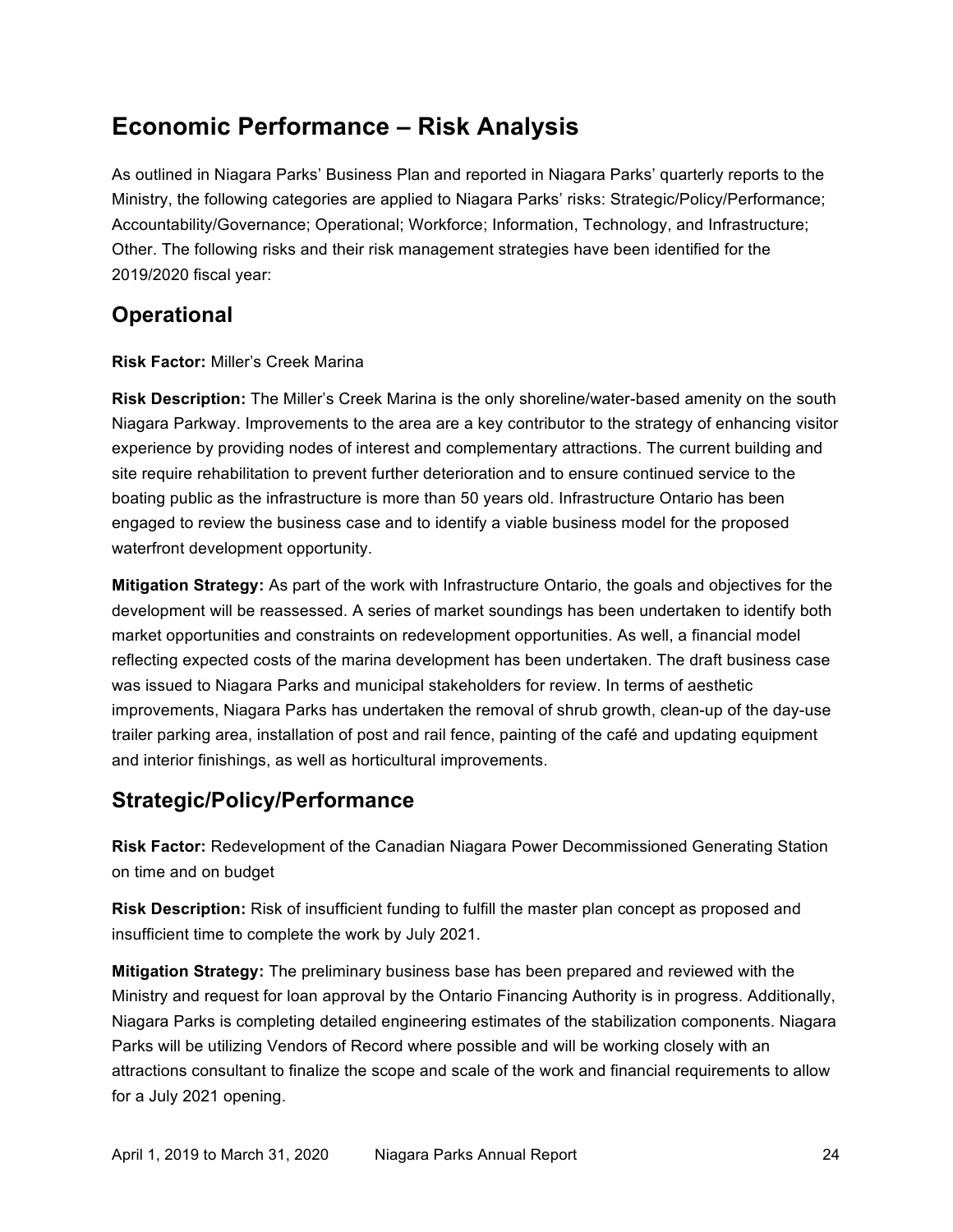**Risk Factor:** Implementation of Unit 4 Business World Enterprise Resource Planning (ERP) **Software** 

 **Risk Description:** Competing staff priorities could result in constraints on staff resources and inability to complete the project within the established timelines.

 **Mitigation Strategy:** A project charter and business case have been completed and department leads have been established, as well as a high-level workplan to complete core financials by March 31, 2021. Following business requirements workshops that took place in the fall of 2019, more detailed timelines have been developed in collaboration with the project management consultant.

# **Information Technology and Infrastructure**

## **Risk Factor:** Risk of cyber threats

 **Risk Description:** Global electronic threats increase with the use of the internet and networks, such as Niagara Parks' network, are at risk of suffering a malware, ransomware or other malicious attack.

 **Mitigation Strategy:** Niagara Parks' IT department uses best-in-class second generation firewalls, as well as geo-blocking to block network traffic from countries that participate in state hacking. As well, Niagara Parks uses whitelist software, a rigorous security checklist for Software as a Service providers, antivirus software and is reducing the reliance on point-to-point radios. The team regularly monitors and reports on staff's remote usage and has incorporated Payment Card Industry (PCI) compliance requirements into procurement request specifications. In November 2019, Niagara Parks was officially declared compliant with PCI requirements, as required by Moneris on behalf of the credit card brands.

# **Other Risks**

**Risk Factor:** Contingent liabilities associated with the Toronto Power Generating Station

 **Risk Description:** Under direction from the Province of Ontario, The Niagara Parks Commission accepted ownership of three former power generation stations, all located within Commission lands – Toronto Power Generating Station, Ontario Power Generating Station and Canadian Niagara Power Generating Station. The Toronto Power Generating Station is in a continued state of decline and there are rising costs associated with restoration. Failure of the generating station could require immediate and significant financial resources to stabilize, as well as potential reputational impacts.

 **Mitigation Strategy:** Critical maintenance work has been completed with funding from Niagara Parks and the Province, as well as additional funding to complete the update of condition assessments. Niagara Parks has engaged Infrastructure Ontario to develop a commercial and transaction strategy for adaptive reuse.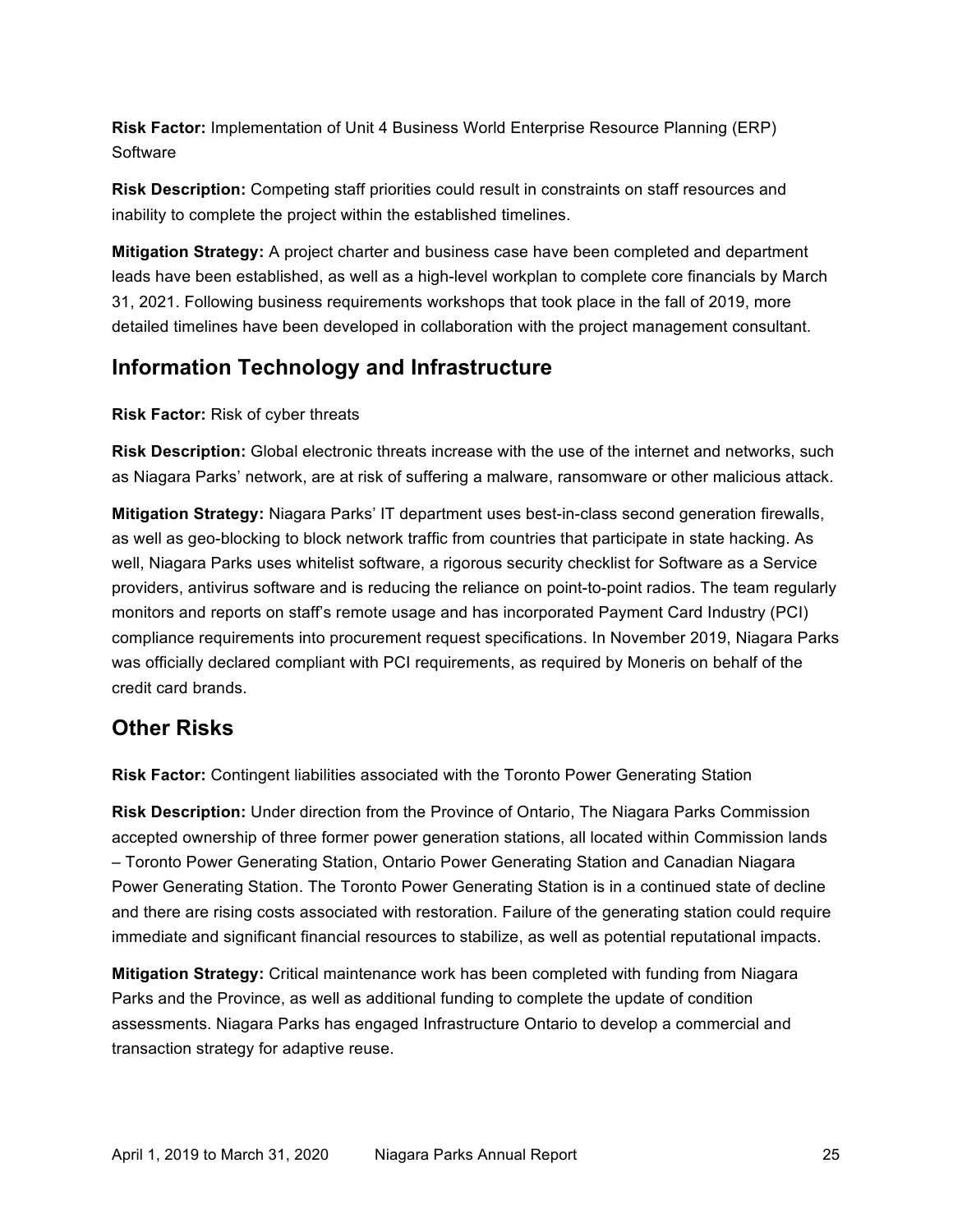#### **Risk Factor:** High-Traffic Areas

 **Security Risk Description:** With recent global threats to visitor safety at internationally recognized security of staff and visitors is required. sites and high-traffic areas, a proactive approach to implementing initiatives to maintain safety and

 **Mitigation Strategy:** Niagara Parks Police Services, in conjunction with provincial authorities, is developing and implementing a safety and security plan, enhancing the overall safety of staff and visitors in Niagara Parks. Measures include imminent threat emergency exercises and the successful pilot project of lane closures and road barriers in the Queen Victoria Park core area. As well, a security bag check program was implemented at Niagara Parks' Journey Behind the Falls attraction as well as its White Water Walk attraction. Further improvements to safety are being designed using Crime Prevention through Environmental Design principles.

**Risk Factor:** Business Interruption from COVID-19

 **Risk Description:** On March 14, 2020, due to the public health risks posed by the COVID-19 public health crisis, Niagara Parks temporarily suspended its public facing operations. Niagara Parks is structured as a self-financed agency without taxpayer support and this interruption to business has and will continue to impact Niagara Parks' ability to provide excellent customer service, support front-line operations and meet its financial and stewardship obligations. The significant impacts of COVID-19 on Niagara Parks operations will continue to be felt in the upcoming fiscal year and beyond.

 **Mitigation Strategy:** Niagara Parks continues to make the safety of staff and guests the first consideration in all operational decisions relating to COVID-19. Niagara Parks recognizes that providing a safe environment with appropriate measures, informed by the most up-to-date guidance of public health officials, will put the organization in the best position possible to effectively resume revenue-generating operations as soon as possible. A dedicated reopening team has been assembled to plan for the substantial operational changes that will be required for the organization moving forward. Niagara Parks is exploring all opportunities for potential expense reductions in response to the suspension of incoming revenue, including a freeze on discretionary spending. Niagara Parks will also be developing a revised budget and business plan for the next fiscal year in response to the anticipated ongoing impacts of the COVID-19 pandemic.

 Niagara Parks has not identified any significant risks during the 2019/20 fiscal year beyond those stated above.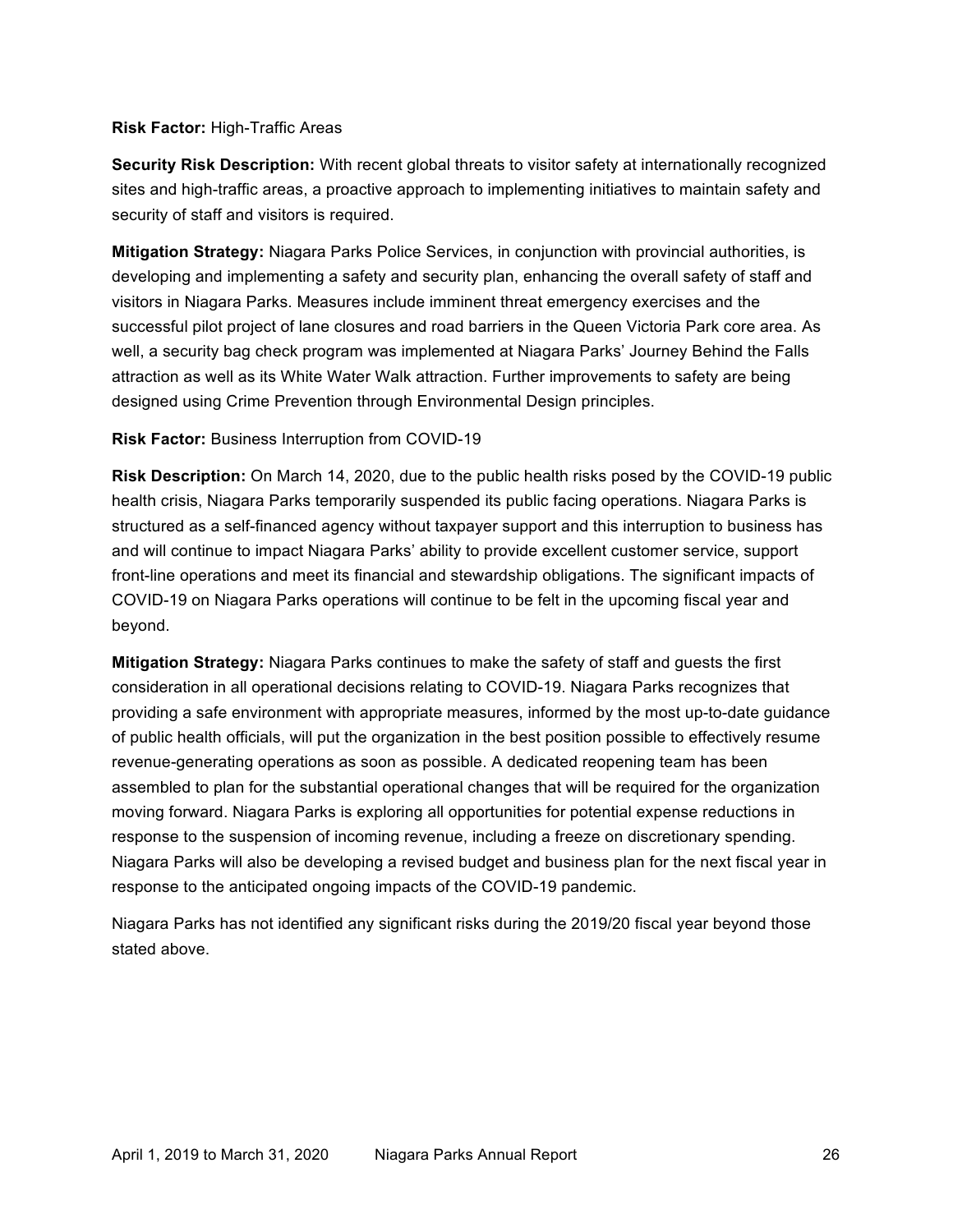# **Business Climate**

| <b>Where the Commission's Dollars Came From</b><br>2019/2020 (April 1, 2019 to March 31, 2020) | <b>Where the Commission's Dollars Went</b><br>2019/2020 (April 1, 2019 to March 31, 2020) |
|------------------------------------------------------------------------------------------------|-------------------------------------------------------------------------------------------|
| Boat Tour Lease Agreement - \$15.8M (19%)                                                      | Maintenance $-$ \$21.8M (26%)                                                             |
| Zipline and Adventure Course Agreement -<br>\$2.3M(3%)                                         | Administration $-$ \$11.5M (14%)                                                          |
| Niagara Parks' Revenue Producing Operations -<br>\$41.3M [net] (49%)                           | Asset Additions $-$ \$24.6M (29.4%)                                                       |
| Land Rent $- $7.4M (9%)$                                                                       | Grant Funding - \$0.06M (0.1%)                                                            |
| Grant Funding $-$ \$0.06M (0%)                                                                 | Interest Paid $-$ \$1.1M (1%)                                                             |
| Cash & Cash Equivalents - \$18.1M (22%)                                                        | Long-Term Debt Repayment - \$2.2M (3%)                                                    |
| Infrastructure Funding $-$ \$0M (0%)                                                           | Cash & Cash Equivalents $-$ \$10.8M (13%)                                                 |
| Working Capital $-$ \$(3.9M) (-5%)                                                             | Strategic Initiatives $-$ \$0.3M (0.3%)                                                   |
| Other Income $-$ \$2.6M (3%)                                                                   | Power Plant Stabilization - \$0.2M (0.2%)                                                 |
|                                                                                                | Other Expenses - \$11.1M (13%)                                                            |

| <b>Where the Commission's Dollars Came From</b><br>2018/2019 (April 1, 2018 to March 31, 2019) | <b>Where the Commission's Dollars Went</b><br>2018/2019 (April 1, 2018 to March 31, 2019) |
|------------------------------------------------------------------------------------------------|-------------------------------------------------------------------------------------------|
| Boat Tour Lease Agreement - \$16M (19%)                                                        | Maintenance - \$20.7M (24.3%)                                                             |
| Zipline and Adventure Course Agreement -<br>\$2.1M (2%)                                        | Administration $- $11.8M (14%)$                                                           |
| Niagara Parks' Revenue Producing Operations -<br>\$38.6M [net] (46%)                           | Asset Additions $- $19.4M (23%)$                                                          |
| Land Rent $- $7.3M (9%)$                                                                       | Grant Funding $-$ \$0.1M (0.1%)                                                           |
| Grant Funding $-$ \$0.01M (0%)                                                                 | Interest Paid $- $1.2M (1.4%)$                                                            |
| Cash & Cash Equivalents - \$16.3M (20%)                                                        | Long-Term Debt Repayment $-$ \$2.1M (2.5%)                                                |
| Infrastructure Funding $-$ \$0M (0%)                                                           | Cash & Cash Equivalents $-$ \$18.1M (21.4%)                                               |
| Working Capital $- $1.2M (1%)$                                                                 | Strategic Initiatives - \$0.8M (0.8%)                                                     |
| Other Income $-$ \$2.7M (3%)                                                                   | Power Plant Stabilization - \$0.4M (0.5%)                                                 |
|                                                                                                | Other Expenses - \$10.2M (12%)                                                            |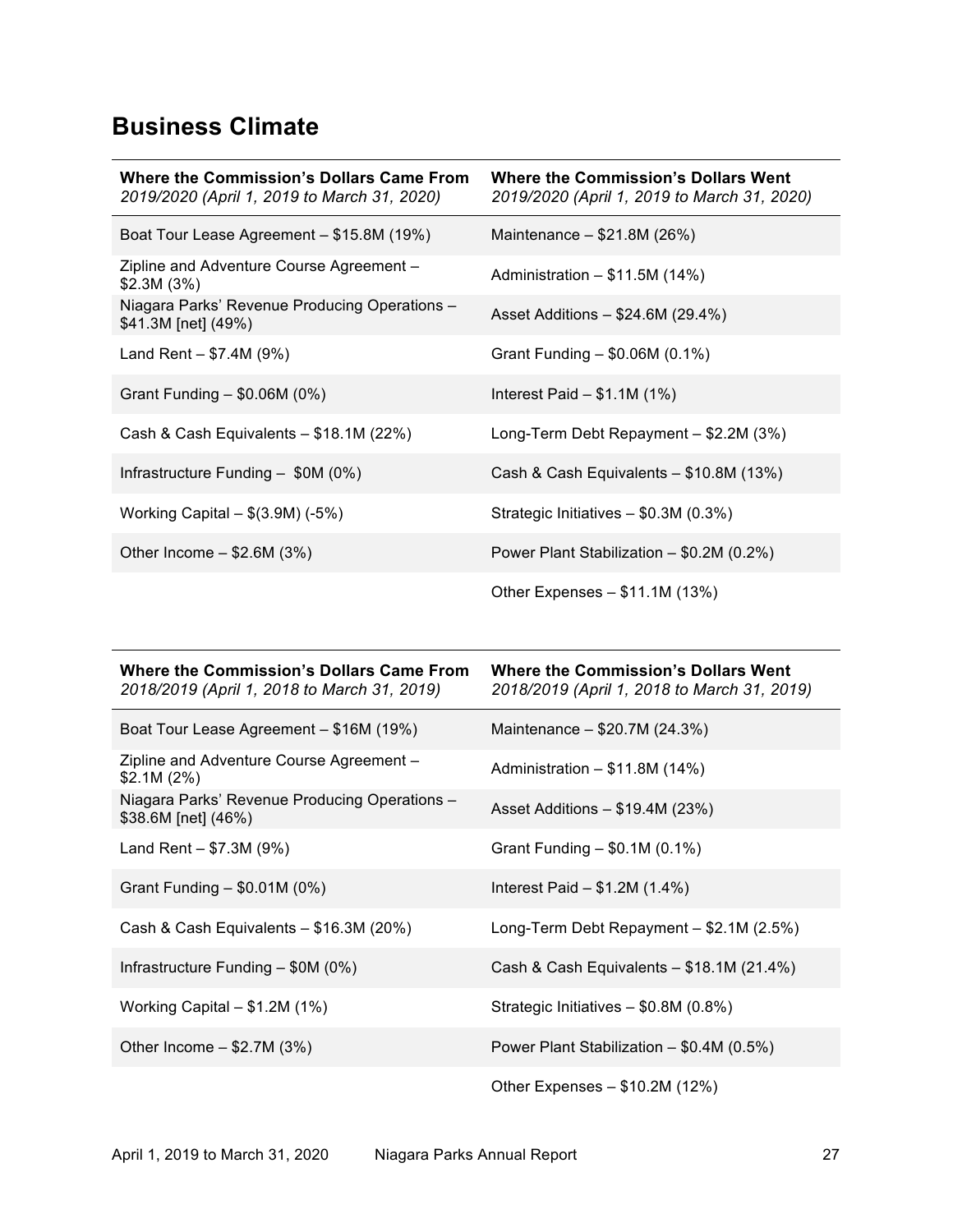| Net Income Before Administrative<br><b>Overhead and Depreciation</b> | \$41,347 | 42%             | \$38,568 | 40%             |
|----------------------------------------------------------------------|----------|-----------------|----------|-----------------|
| <b>Operating Expenditures</b>                                        | \$41,094 | 41%             | 42,062   | 44%             |
| <b>Gross Profit</b>                                                  | \$82,441 | -               | \$80,630 |                 |
| Cost of Goods Sold                                                   | \$16,624 | 17%             | 15,494   | 16%             |
| Revenue                                                              | \$99,065 | -               | \$96,124 |                 |
|                                                                      | 2019/20  | $%$ of<br>sales | 2018/19  | $%$ of<br>sales |

# **Comparative Performance – Niagara Parks' Revenue Producing Operations (\$'000)**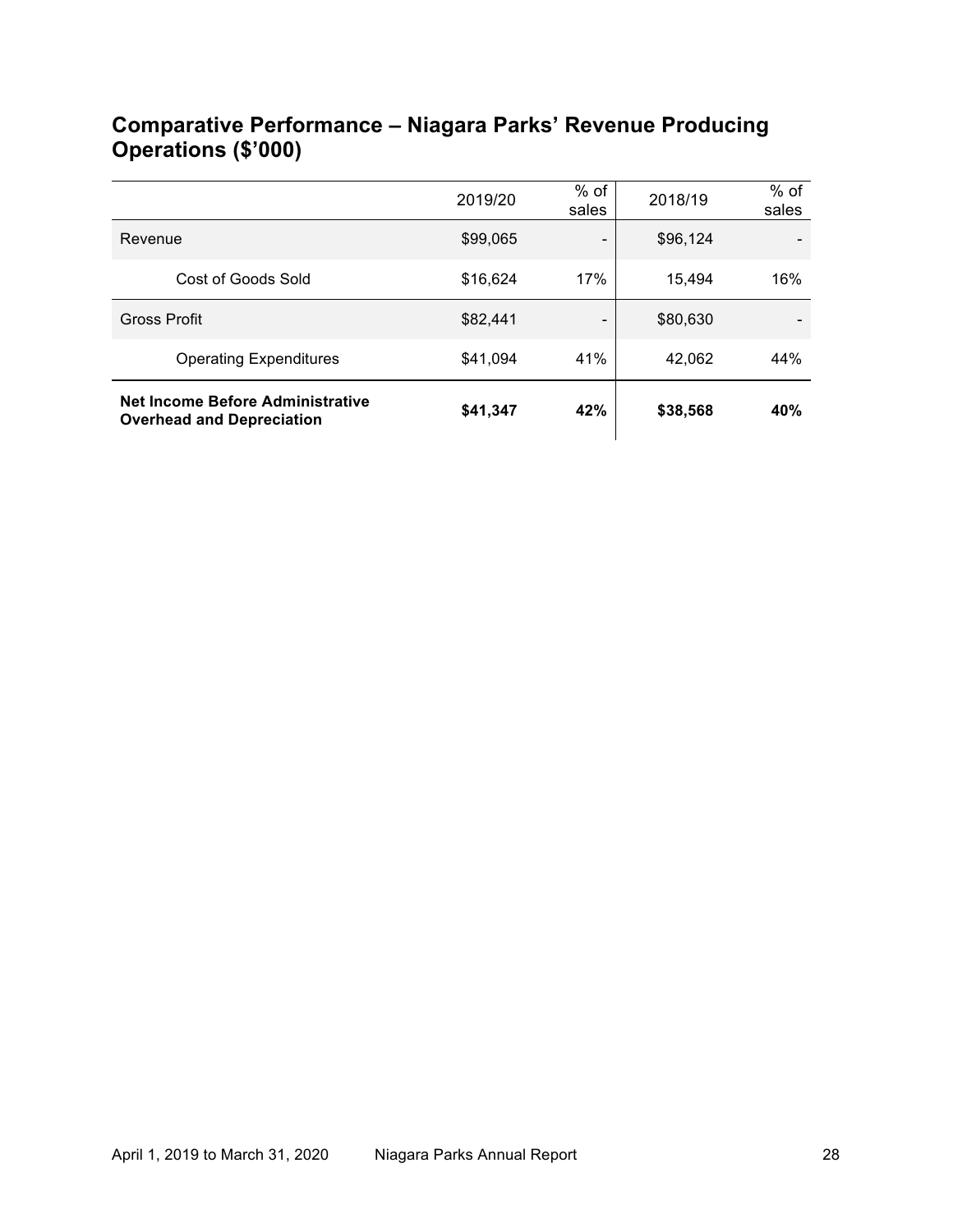# **Niagara Parks Attendance**

|                                                | April 1, 2019 to<br>March 31, 2020 | April 1, 2018 to<br>March 31, 2019 | Increase /<br>(Decrease) |
|------------------------------------------------|------------------------------------|------------------------------------|--------------------------|
| <b>Paid Attractions</b>                        |                                    |                                    |                          |
| Journey Behind the Falls                       | 903,777                            | 921,727                            | (17, 950)                |
| <b>Butterfly Conservatory</b>                  | 314,867                            | 307,079                            | 7,788                    |
| Whirlpool Aero Car                             | 133,906                            | 125,184                            | 8,722                    |
| White Water Walk                               | 269,847                            | 261,817                            | 8,030                    |
| Niagara's Fury                                 | 319,014                            | 296,657                            | 22,357                   |
| <b>Floral Showhouse</b>                        | 58,509                             | 56,043                             | 2,466                    |
| <b>Total</b>                                   | 1,999,920                          | 1,968,507                          | 31,413                   |
| Golf                                           |                                    |                                    |                          |
| Oak Hall Par 3 Golf Course                     | 1,384                              | 1,507                              | (123)                    |
| <b>Whirlpool Golf Course</b>                   | 28,154                             | 28,125                             | 29                       |
| Legends on the Niagara                         | 54,701                             | 51,328                             | 3,373                    |
| <b>Total</b>                                   | 84,239                             | 80,960                             | 3,279                    |
| <b>Historic Sites</b>                          |                                    |                                    |                          |
| Old Fort Erie                                  | 15,678                             | 13,613                             | 2,065                    |
| Laura Secord Homestead                         | 6,990                              | 6,568                              | 422                      |
| Mackenzie Printery                             | 4,486                              | 4,017                              | 469                      |
| <b>McFarland House</b>                         | 2,762                              | 3,955                              | (1, 193)                 |
| <b>Total</b>                                   | 29,916                             | 28,153                             | 1,763                    |
| <b>Transportation</b>                          |                                    |                                    |                          |
| (Note 1)<br><b>WEGO Transportation Service</b> | 1,332,557                          | 1,224,568                          | 107,989                  |
| <b>Falls Incline Railway</b>                   | 1,187,336                          | 1,110,440                          | 78,896                   |
| <b>Total</b>                                   | 2,519,893                          | 2,335,008                          | 175,115                  |
| <b>Total Attendance</b>                        | 4,633,968                          | 4,412,628                          | 221,340                  |

**Note 1:** WEGO attendance represents Green Line ridership along the Niagara Parkway only.